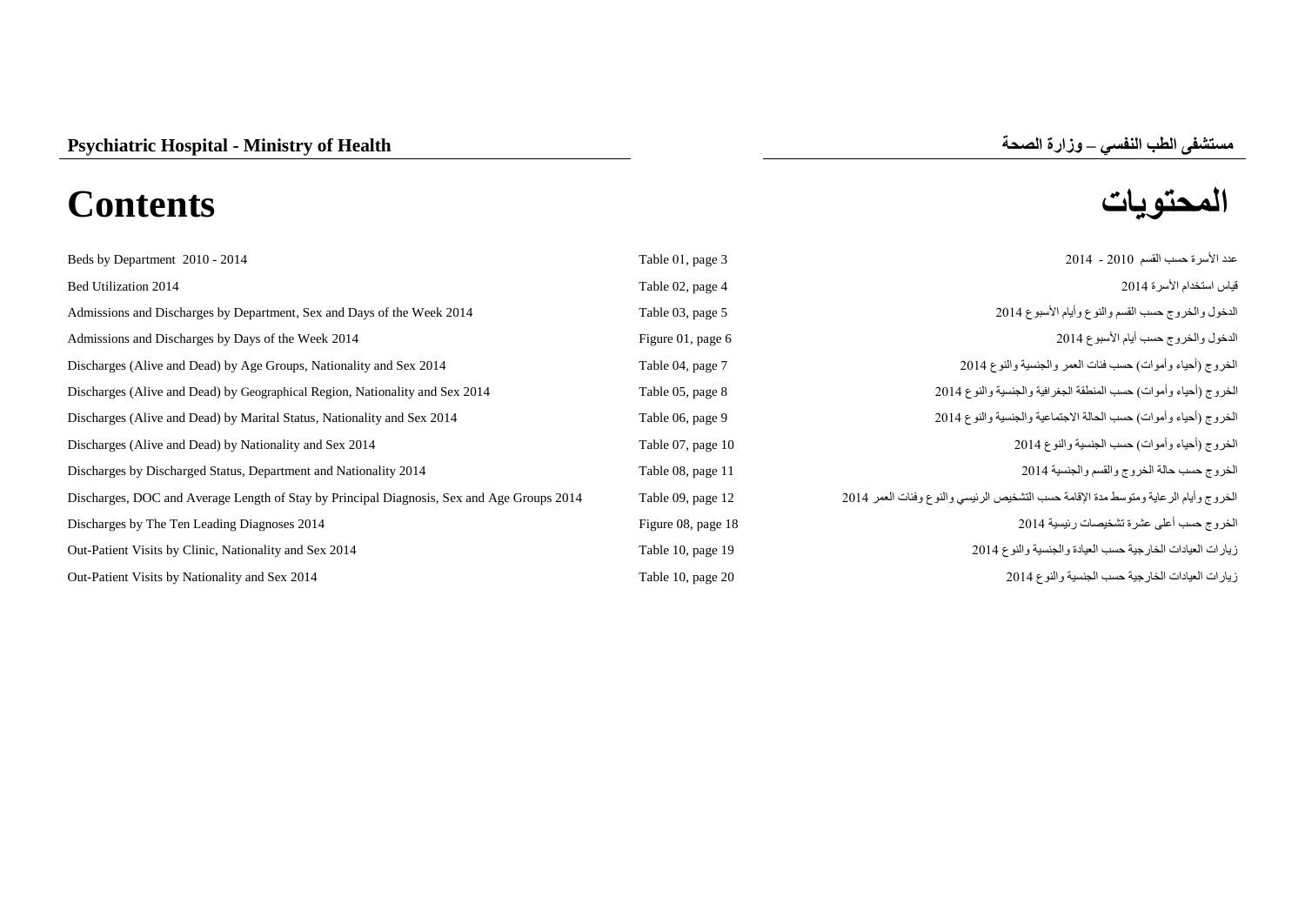# **جدول 01 Table عدد األسرة حسب القسم 2010 - 2014 Beds by Department 2010 - 2014**

<span id="page-1-0"></span>

| <b>Department</b>         | 2014 | 2013 | 2012 | 2011 | 2010 | القسم                                   |
|---------------------------|------|------|------|------|------|-----------------------------------------|
| Psychiatric               | 86   | 86   | 82   | 82   | 82   | الطب النفسي                             |
| Child and Adolescent      | 12   | 12   | 12   | 12   | 12   | الوحدة النفسية للأطفال                  |
| Drug and Alcohol          | 29   | 29   | 29   | 29   | 29   | ر<br>الكحول والمخدرات                   |
| Psycho-Geriatric          | 34   | 34   | 30   | 30   | 30   |                                         |
| <b>Mental Retardation</b> | 60   | 60   | 40   | 40   | 40   | الطب النفسي لكبار السن<br>التخلف العقلي |
| Long Term Rehabilitation  | 20   | 20   | 33   | 33   | 33   | الاقامة الطويلة                         |
| <b>Total</b>              | 241  | 241  | 226  | 226  | 226  | الحملة                                  |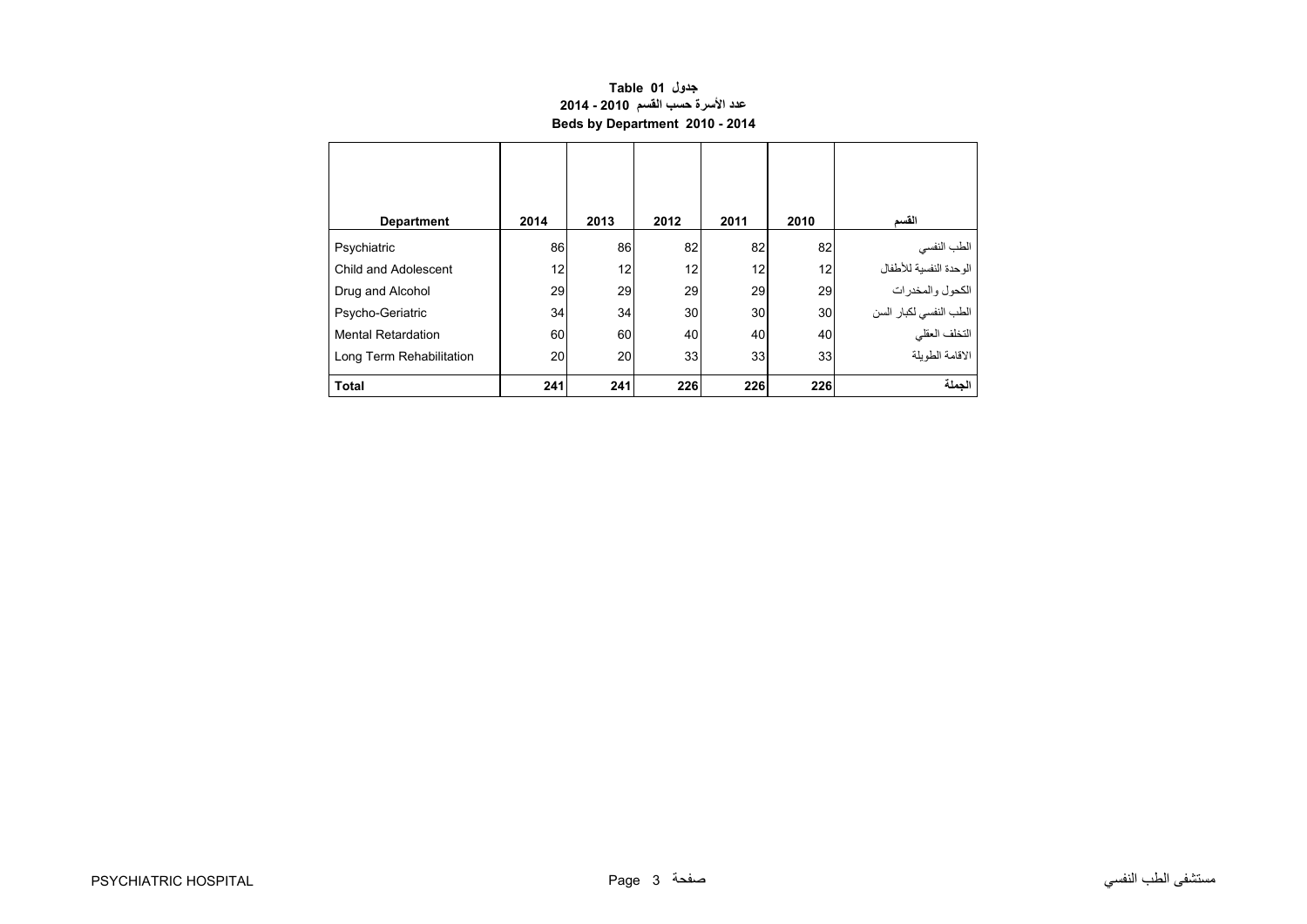<span id="page-2-0"></span>

| الاقامة<br>الطويلة <sup>3</sup><br><b>Long Term</b><br>Rehabilitation <sup>3</sup> | الجملة<br><b>Total</b> | التخلف<br>العقلى<br><b>Mental</b><br><b>Retardation</b> | الطب النفسي<br>لكبار السن<br>Psycho-<br>Geriatric | الكحول<br>والمخدرات<br>Drug &<br>Alcohol | الوحدة النفسية<br>للأطفال<br>Child &<br><b>Adolescent</b> | الطب النفسي<br>Psychiatric | البيان<br><b>Description</b>                                     |
|------------------------------------------------------------------------------------|------------------------|---------------------------------------------------------|---------------------------------------------------|------------------------------------------|-----------------------------------------------------------|----------------------------|------------------------------------------------------------------|
|                                                                                    | 1,244                  | 14                                                      | 101                                               | 194                                      | 167                                                       | 768                        | اجمالي الدخول<br><b>Total admissions</b>                         |
|                                                                                    | 1,240                  | 15                                                      | 104                                               | 193                                      | 162                                                       | 766                        | اجمالي الخروج<br>Total discharges                                |
| 20                                                                                 | 221                    | 60                                                      | 34                                                | 29                                       | 12                                                        | 86                         | عدد الأسر ة<br>No. of beds                                       |
| 7,300                                                                              | 80,665                 | 21,900                                                  | 12,410                                            | 10,585                                   | 4,380                                                     | 31,390                     | أيام الأسرة<br>Bed days available                                |
| 7,300                                                                              | 74,736                 | 7,360                                                   | 10,850                                            | 8,083                                    | 3,602                                                     | 44,841                     | أيام المرضى <sup>1</sup><br>Patient-days overnight <sup>1</sup>  |
|                                                                                    | 16                     |                                                         | $\mathbf{1}$                                      | 3                                        |                                                           | 12                         | أيام المرضى < يوم <sup>1</sup><br>Patient days < 1 day $1$       |
| 7,300                                                                              | 74,752                 | 7,360                                                   | 10,851                                            | 8,086                                    | 3,602                                                     | 44,853                     | جملة أيام المرضى <sup>1</sup><br>Total Patient days <sup>1</sup> |
| 100.0                                                                              | 92.7                   | 33.6                                                    | 87.4                                              | 76.4                                     | 82.2                                                      | 142.9                      | معدل أشغال السرير<br>Bed occupancy rate                          |
|                                                                                    | 5.6                    | 0.3                                                     | 3.1                                               | 6.7                                      | 13.5                                                      | 8.9                        | معدل دوران السرير<br>Turnover rate                               |
|                                                                                    | 4.8                    | 969.3                                                   | 15.0                                              | 12.9                                     | 4.8                                                       | $-17.6$                    | فترة فراغ السرير <sup>2</sup><br>Turnover interval <sup>2</sup>  |
|                                                                                    | 3.4                    | 0.0                                                     | 0.3                                               | 0.5                                      | 0.5                                                       | 2.1                        | متوسط الدخول اليومي<br>Average daily admission                   |
|                                                                                    | 3.4                    | 0.0                                                     | 0.3                                               | 0.5                                      | 0.4                                                       | 2.1                        | متوسط الخروج اليومي<br>Average daily discharge                   |
|                                                                                    | 60.3                   | 490.7                                                   | 104.3                                             | 41.9                                     | 22.2                                                      | 58.6                       | منّوسط مدة الأقامة<br>Average length of stay                     |

# **جدول 02 Table قياس استخدام األسرة<sup>2014</sup> Bed Utilization 2014**

للمريض من المستشفى وليس بطريقة اإلحصاء اليومي . . census daily the by not and

2 ) فترة فراغ السرير: األعداد السالبة تشير الى أن القسم يستخدم أسرة department concerned the that indicate sign Negative :Interval Turnover) 2 أقسام أخرى بسبب انشغال األسرة المتوفرة لديه . . allocated than beds more utilising is

3 ) عرضت بيانات وحدة اإلقامة الطويلة منفصلة بسبب نوعية الخدمة المقدمة لھم . service of quality because separate data Presented :unit stay-Long) 3 provided to them

1) Patient Days counted for the period from day of admission till discharge date والخروج الدخول بين ما للفترة المرضى أيام جملة احتساب تم : المرضى أيام ) <sup>1</sup>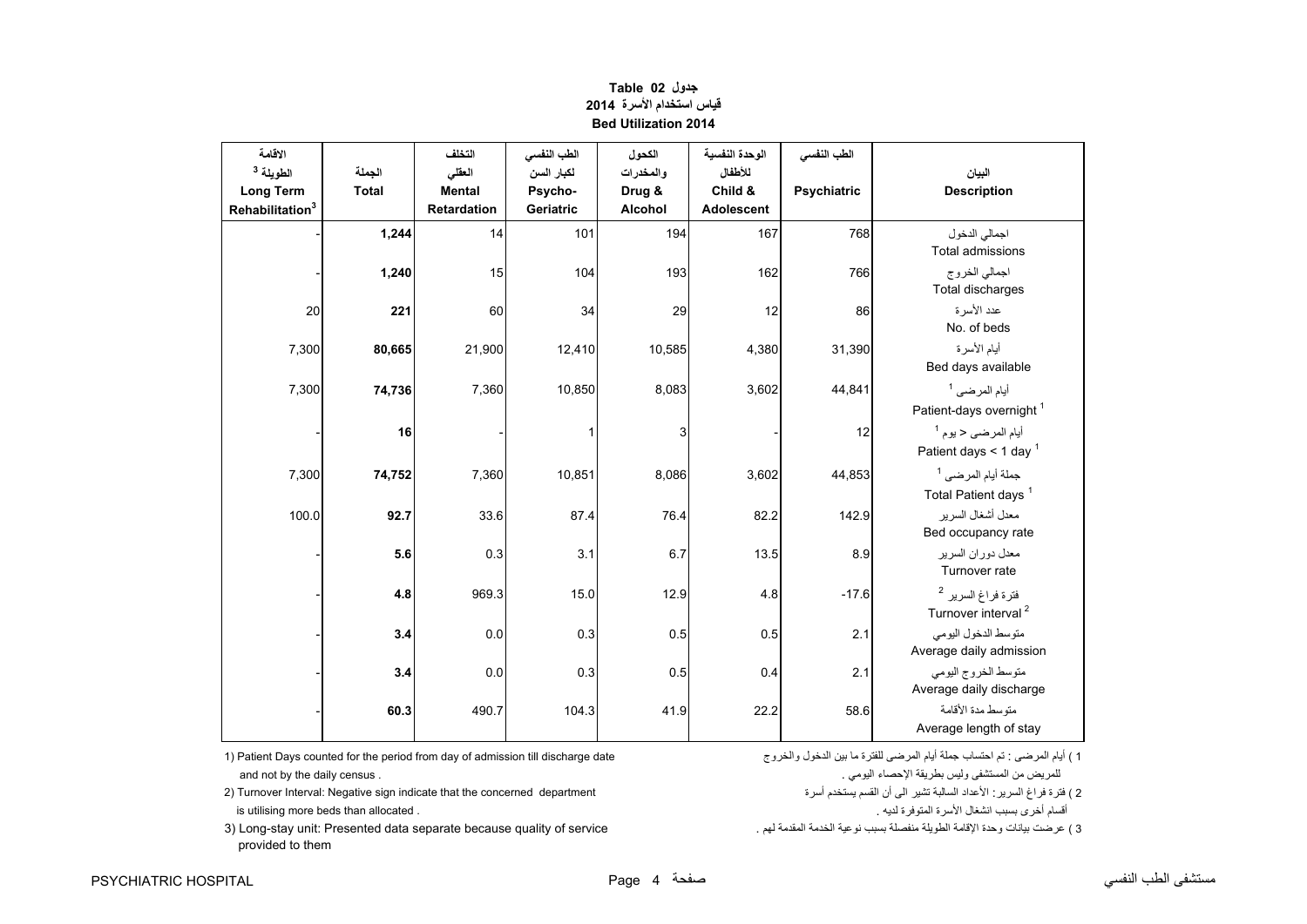<span id="page-3-0"></span>

| <b>Total</b>         | Satالجملة    |                | Fri السبت      |                |                | Thurs  الجمعة  | Wed الخميس     |                | Tues الأربعاء  |                | Mon الثلاثاء   |                       | Sun الأثنين  |                | الأحد        |                     |             |                                             |
|----------------------|--------------|----------------|----------------|----------------|----------------|----------------|----------------|----------------|----------------|----------------|----------------|-----------------------|--------------|----------------|--------------|---------------------|-------------|---------------------------------------------|
| خروج<br><b>Disch</b> | دخول<br>Adm. | خروج<br>Disch. | دخول<br>Adm.   | خروج<br>Disch. | دخول<br>Adm.   | خروج<br>Disch. | دخول<br>Adm.   | خروج<br>Disch. | دخول<br>Adm.   | خروج<br>Disch. | دخول<br>Adm.   | خروج<br>Disch.        | دخول<br>Adm. | خروج<br>Disch. | دخول<br>Adm. | النوع<br><b>Sex</b> |             | القسم<br><b>Department</b>                  |
|                      |              |                |                |                |                |                |                |                |                |                |                |                       |              |                |              |                     |             |                                             |
| 470                  | 476          | 10             | 49             | 8              | 43             | 69             | 88             | 45             | 73             | 45             | 66             | 117                   | 82           | 176            |              | 75 Male             | ذكر         | الطب النفسي                                 |
| 296                  | 292          | 9              | 34             | 16             | 37             | 95             | 55             | 78             | 44             | 25             | 42             | 28                    | 40           | 45             |              | 40 Female           | أنثى        | Psychiatric                                 |
| 122                  | 125          |                | $\overline{c}$ |                |                | 68             | 5              | 10             | 9              | 28             | 26             | 6                     | 17           | 9              |              | 66 Male             | ذكر         | الوحدة النفسية للأطفال                      |
| 40                   | 42           |                |                |                |                | 21             | $\overline{c}$ | 10             | 5              | $\overline{7}$ | 6              |                       | 7            |                |              | 21 Female           | أنثى        | Child & Adolescent                          |
| 193                  | 194          | 8              | $\overline{c}$ | 16             |                | 40             | 19             | 32             | 24             | 34             | 64             | 43                    | 38           | 20             |              | 46 Male             | نكر         | وحدة الكحول والمخدرات                       |
| 0                    | $\mathbf 0$  |                |                |                |                |                |                |                |                |                |                |                       |              |                |              | - <b>Female</b>     | أنثى        | Drug & Alcohol                              |
| 73                   | 70           | $\overline{4}$ | 3              | $\overline{3}$ |                | 8 <sup>1</sup> | 12             | 13             | $\overline{7}$ | 11             | 26             | 12                    | 9            | 22             |              | 12 Male             | ذكر         | الطب النفسي لكبار السن                      |
| 31                   | 31           |                | $\overline{c}$ |                | $\overline{2}$ | 5              | $\Delta$       | 6              | 3              | 5              | 12             | $\boldsymbol{\Delta}$ | Δ            | 9              |              | 4 Female            | أنثى        | Psychogeryatric                             |
| 10                   | 9            |                |                |                |                |                |                | $\overline{2}$ |                | $\overline{2}$ | $\overline{2}$ |                       | 3            | 6              |              | 2 Male              | ذكر         | التخلف العقلي                               |
| 5                    | 5            |                | 2              |                |                | 2              |                | 2              |                |                |                |                       |              |                |              | 1 Female            | أنثى        | <b>Mental Retardation</b>                   |
| 868                  | 874          | 23             | 56             | 27             | 46             | 185            | 125            | 102            | 113            | 120            | 184            | 178                   | 149          | 233            |              | 201 Male            | نكر         |                                             |
| 372                  | 370          | 10             | 38             | 18             | 41             | 123            | 62             | 96             | 52             | 37             | 60             | 32                    | 51           | 56             |              | 66 Female           | أنثى        | الجملة<br><b>Total</b>                      |
|                      |              |                |                |                |                |                |                |                |                |                |                |                       |              |                |              |                     |             |                                             |
| 1,240                | 1,244        | 33             | 94             | 45             | 87             | 308            | 187            | 198            | 165            | 157            | 244            | 210                   | 200          | 289            |              | 267 Total           | االجملة     |                                             |
|                      |              |                |                |                |                |                |                |                |                |                |                |                       |              |                |              |                     |             |                                             |
|                      |              |                |                |                |                |                |                |                |                |                |                |                       |              |                |              | - Male<br>-Female   | ذكر<br>أنثى | الإقامة الطويلة<br>Long Term Rehabilitation |

**جدول 03 Table الدخول والخروج حسب القسم والنوع وأيام األسبوع<sup>2014</sup> Admissions and Discharges by Department, Sex and Days of the Week 2014**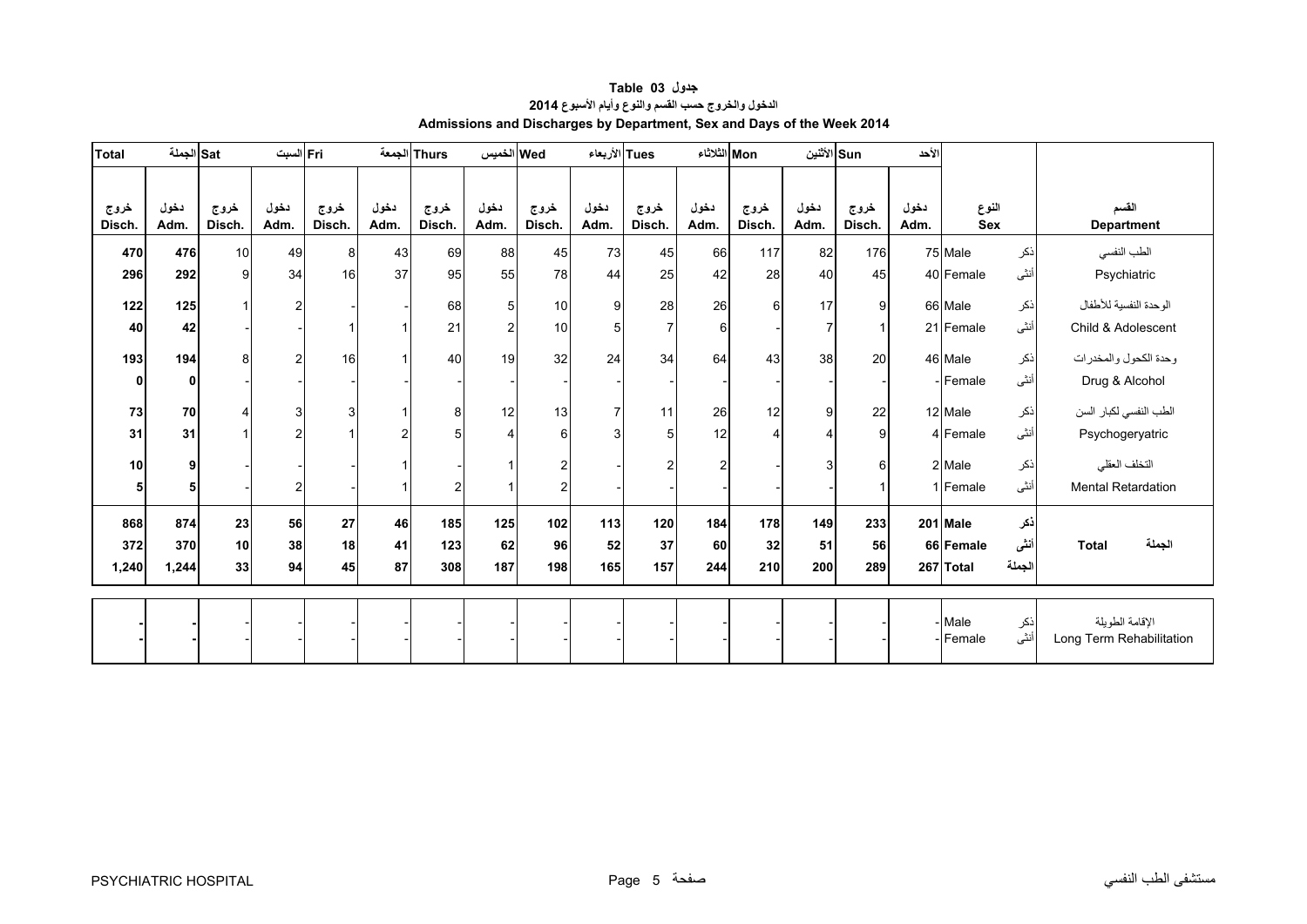#### **رسم بياني 01 Figure الدخول والخروج حسب أيام االسبوع <sup>2014</sup> Admissions and Discharges By Days of the Week 2014**

<span id="page-4-0"></span>

مرجع: جدول 03 03 Neference: Table : 03 مرجع: جدول 03 O3 المسرجع: جدول 03 Reference: Table 03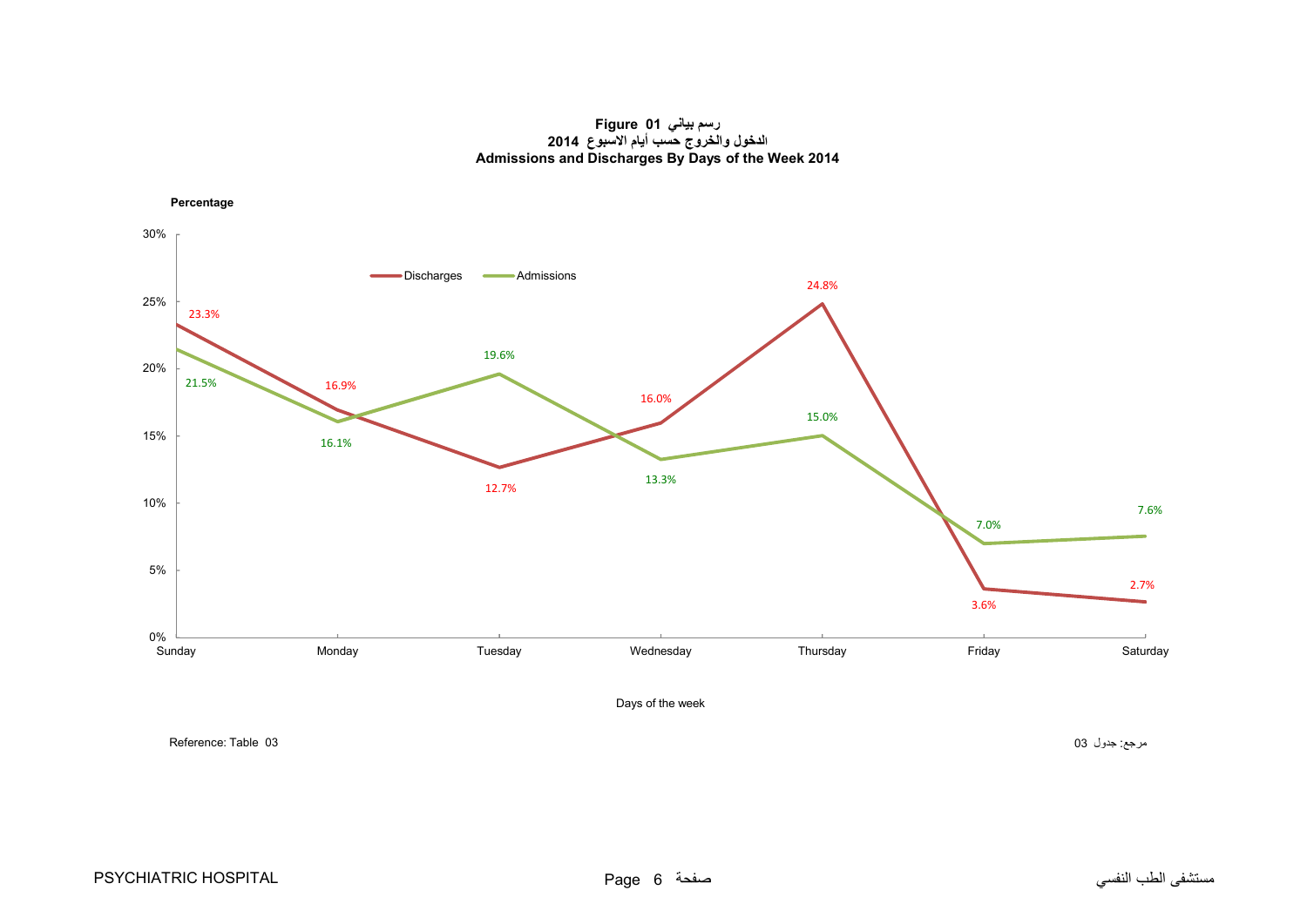<span id="page-5-0"></span>

|                        |           |                     | بحريني |        | <b>Bahraini</b> | غير بحريني |        | Non-Bahraini الجملة |             |         | <b>Total</b> |
|------------------------|-----------|---------------------|--------|--------|-----------------|------------|--------|---------------------|-------------|---------|--------------|
|                        |           |                     |        |        |                 |            |        |                     |             |         |              |
| فَنات العمر (بالسنوات) |           |                     | ذكر    | أنثى   | الجملة          | نكر        | أننى   | الجملة              | نكر         | أنثى    | الجملة       |
| Age Groups (Years)     |           |                     | Male   | Female | <b>Total</b>    | Male       | Female | <b>Total</b>        | <b>Male</b> | Female  | <b>Total</b> |
| < 1 Year               | حي<br>میت | - Alive<br>- Dead   |        |        |                 |            |        |                     |             |         |              |
| $1 - 9$                | حي<br>ميت | 84 Alive<br>- Dead  |        | 25     | 109             | 12         | 4      | 16                  | 96          | 29      | 125          |
| $10 - 19$              | حي<br>میت | 35 Alive<br>- Dead  |        | 15     | 50              | 3          | 2      | 5                   | 38          | 17      | 55           |
| $20 - 29$              | حي<br>میت | 172 Alive<br>- Dead |        | 38     | 210             | 52         | 52     | 104                 | 224         | 90      | 314          |
| $30 - 39$              | حي<br>ميت | 148 Alive<br>1 Dead |        | 44     | 192             | 31         | 37     | 68                  | 179<br>1    | 81      | 260          |
| $40 - 49$              | حي<br>میت | 139 Alive<br>1 Dead |        | 47     | 186             | 23         | 14     | 37                  | 162<br>1    | 61<br>0 | 223          |
| $50 - 59$              | حي<br>ميت | 89 Alive<br>- Dead  |        | 56     | 145             | 11         | 5      | 16                  | 100         | 61      | 161          |
| $60 - 69$              | حي<br>ميت | 47 Alive<br>- Dead  |        | 21     | 68              | 7          | 3      | 10                  | 54          | 24      | 78           |
| $70 +$                 | حي<br>میت | 12 Alive<br>- Dead  |        |        | 19              |            |        | $\mathbf 2$         | 13          | 8       | 21           |
|                        | حي        | 726 Alive           |        | 253    | 979             | 140        | 118    | 258                 | 866         | 371     | 1,237        |
| الجملة<br><b>Total</b> | میت       | 2Dead               |        |        | 3               |            |        |                     | 2           | 1       | 3            |
|                        | الجملة    | 728 Total           |        | 254    | 982             | 140        | 118    | 258                 | 868         | 372     | 1,240        |

## **جدول 04 Table الخروج (أحياء وأموات) حسب فئات العمر والجنسية والنوع <sup>2014</sup> Discharges (Alive and Dead) by Age Groups, Nationality and Sex 2014**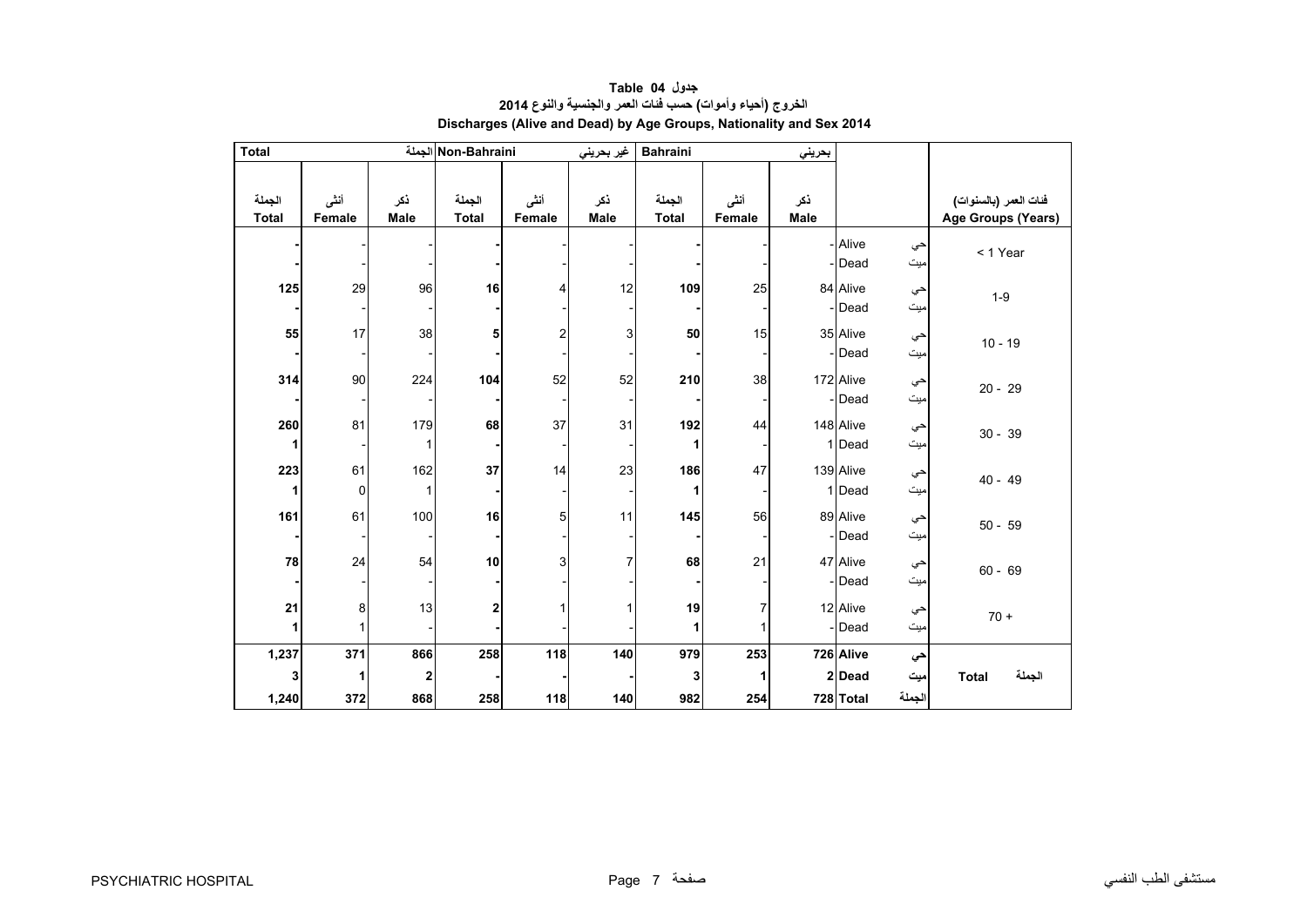<span id="page-6-0"></span>

| <b>Total</b>           |                                 | Dead الجملة    |                        |                |                    |                        |                 |             |                        |                | الأحياء        |                        |                |                     |                 |                |             |                  |                      |
|------------------------|---------------------------------|----------------|------------------------|----------------|--------------------|------------------------|-----------------|-------------|------------------------|----------------|----------------|------------------------|----------------|---------------------|-----------------|----------------|-------------|------------------|----------------------|
| <b>Dead</b>            |                                 | Alive الأموات  |                        |                |                    | الأحياء Non-Bahraini   |                 |             | Bahraini غیر بحرینی    |                |                | Non-Bahraini بحرينى    |                | Bahraini غير بحريني |                 |                | حريني       |                  |                      |
| الجملة<br><b>Total</b> | أنشى<br>Female                  | نكر<br>Male    | الجملة<br><b>Total</b> | أنشى<br>Female | نكر<br><b>Male</b> | الجملة<br><b>Total</b> | أننسى<br>Female | نكر<br>Male | الجملة<br><b>Total</b> | أننى<br>Female | ذكر<br>Male    | الجملة<br><b>Total</b> | أننى<br>Female | نكر<br>Male         | الجملة<br>Total | أنشى<br>Female | نكر<br>Male | Region           | المنطقة              |
|                        |                                 |                | 23                     | 9              | 14                 |                        |                 |             |                        |                |                | 4                      | 4              | 0                   | 19              | 5              |             | 14 Hidd          | الحد                 |
|                        |                                 |                | 171                    | 49             | 122                |                        |                 |             |                        |                |                | 22                     | 9              | 13                  | 149             | 40             |             | 109 Muharraq     | المحرق               |
|                        |                                 |                | 201                    | 63             | 138                |                        |                 |             |                        |                |                | 82                     | 35             | 47                  | 119             | 28             |             | 91 Manama        | المنامة              |
|                        |                                 |                | 151                    | 48             | 103                |                        |                 |             |                        |                |                | 10                     | 6              | $\overline{4}$      | 141             | 42             |             | 99 Jidhafs       | جدحفص                |
|                        |                                 |                | 74                     | 19             | 55                 |                        |                 |             |                        |                |                | 8                      |                | 2                   | 66              | 13             |             | 53 Northern      | المنطقة الشمالية     |
|                        |                                 |                | 91                     | 24             | 67                 |                        |                 |             |                        |                |                | 15                     |                | 13                  | 76              | 22             |             | 54 Sitra         | سترة                 |
|                        |                                 |                | 109                    | 31             | 78                 |                        |                 |             |                        |                |                | 6                      |                | $\overline{c}$      | 103             | 27             |             | 76 Central       | المنطقة الوسطى       |
|                        |                                 |                | 87                     | 22             | 65                 |                        |                 |             |                        |                |                | 10                     |                | $\overline{c}$      | 77              | 14             |             | 63 Isa Town      | مدينة عيسى           |
|                        |                                 |                | 111                    | 43             | 68                 |                        |                 |             |                        |                |                | 38                     | 17             | 21                  | 73              | 26             |             | 47 Riffa         | الرفاع               |
|                        |                                 |                | 41                     | 16             | 25                 |                        |                 |             |                        |                |                | 6                      |                | 3                   | 35              | 13             |             | 22 Western       | المنطقة الغربية      |
|                        |                                 |                | 2                      |                | $\overline{2}$     |                        |                 |             |                        |                |                |                        |                |                     | $\mathbf{0}$    | $\Omega$       |             | 0 Southern       | المنطقة الجنوبية     |
|                        |                                 |                | 118                    | 24             | 94                 |                        |                 |             |                        |                |                | 5                      |                |                     | 113             | 20             |             | 93 Hamad Town    | مدينة حمد            |
|                        |                                 |                | 58                     | 23             | 35                 |                        |                 |             |                        |                |                | 50                     | 20             | 30                  | 8               | 3              |             | 5 Undetermined   | غير مبين             |
| 3                      | $\mathbf{1}$                    | $\overline{2}$ | 1,237                  | 371            | 866                |                        |                 |             | $\overline{3}$         | 1              | $\overline{2}$ | 258                    | 118            | 140                 | 979             | 253            | 726         | Total            | الجملة               |
|                        | <b>Percent Distribution (%)</b> |                |                        |                |                    |                        |                 |             |                        |                |                |                        |                |                     |                 |                |             |                  | التوزيع النسبي ( % ) |
|                        |                                 |                | 1.9                    | 2.4            | 1.6                |                        |                 |             |                        |                |                | 1.6                    | 3.4            | 0.0                 | 1.9             | 2.0            |             | $1.9$ Hidd       | الحد                 |
|                        |                                 |                | 13.8                   | 13.2           | 14.1               |                        |                 |             |                        |                |                | 8.5                    | 7.6            | 9.3                 | 15.2            | 15.8           |             | 15.0 Muharraq    | المحرق               |
|                        |                                 |                | 16.2                   | 17.0           | 15.9               |                        |                 |             |                        |                |                | 31.8                   | 29.7           | 33.6                | 12.2            | 11.1           |             | 12.5 Manama      | المنامة              |
| 33.3                   | 100.0                           |                | 12.2                   | 12.9           | 11.9               |                        |                 |             | 33.3                   | 100.0          |                | 3.9                    | 5.1            | 2.9                 | 14.4            | 16.6           |             | 13.6 Jidhafs     | جدحفص                |
|                        |                                 |                | 6.0                    | 5.1            | 6.4                |                        |                 |             |                        |                |                | 3.1                    | 5.1            | 1.4                 | 6.7             | 5.1            |             | 7.3 Northern     | المنطقة الشمالية     |
|                        |                                 |                | 7.4                    | 6.5            | 7.7                |                        |                 |             |                        |                |                | 5.8                    | 1.7            | 9.3                 | 7.8             | 8.7            |             | 7.4 Sitra        | سترة                 |
| 33.3                   |                                 | 50.0           | 8.8                    | 8.4            | 9.0                |                        |                 |             | 33.3                   |                | 50.0           | 2.3                    | 3.4            | 1.4                 | 10.5            | 10.7           |             | 10.5 Central     | المنطقة الوسطى       |
|                        |                                 |                | 7.0                    | 5.9            | 7.5                |                        |                 |             |                        |                |                | 3.9                    | 6.8            | 1.4                 | 7.9             | 5.5            |             | 8.7 Isa Town     | مدينة عيسى           |
| 33.3                   |                                 | 50.0           | 9.0                    | 11.6           | 7.9                |                        |                 |             | 33.3                   |                | 50.0           | 14.7                   | 14.4           | 15.0                | 7.5             | 10.3           |             | 6.5 Riffa        | الرفاع               |
|                        |                                 |                | 3.3                    | 4.3            | 2.9                |                        |                 |             |                        |                |                | 2.3                    | 2.5            | 2.1                 | 3.6             | 5.1            |             | 3.0 Western      | المنطقة الغربية      |
|                        |                                 |                | 0.2                    | 0.0            | 0.2                |                        |                 |             |                        |                |                | 0.8                    | 0.0            | 1.4                 | 0.0             | 0.0            |             | 0.0 Southern     | المنطقة الجنوبية     |
|                        |                                 |                | 9.5                    | 6.5            | 10.9               |                        |                 |             |                        |                |                | 1.9                    | 3.4            | 0.7                 | 11.5            | 7.9            |             | 12.8 Hamad Town  | مدينة حمد            |
|                        |                                 |                | 4.7                    | 6.2            | 4.0                |                        |                 |             |                        |                |                | 19.4                   | 16.9           | 21.4                | 0.8             | 1.2            |             | 0.7 Undetermined | غير مبين             |

**جدول 05 Table الخروج (أحياء <sup>و</sup> أموات) حسب المنطقة الجغرافية والجنسية والنوع <sup>2014</sup> Discharges (Alive and Dead) by Geographical Region, Nationality and Sex 2014**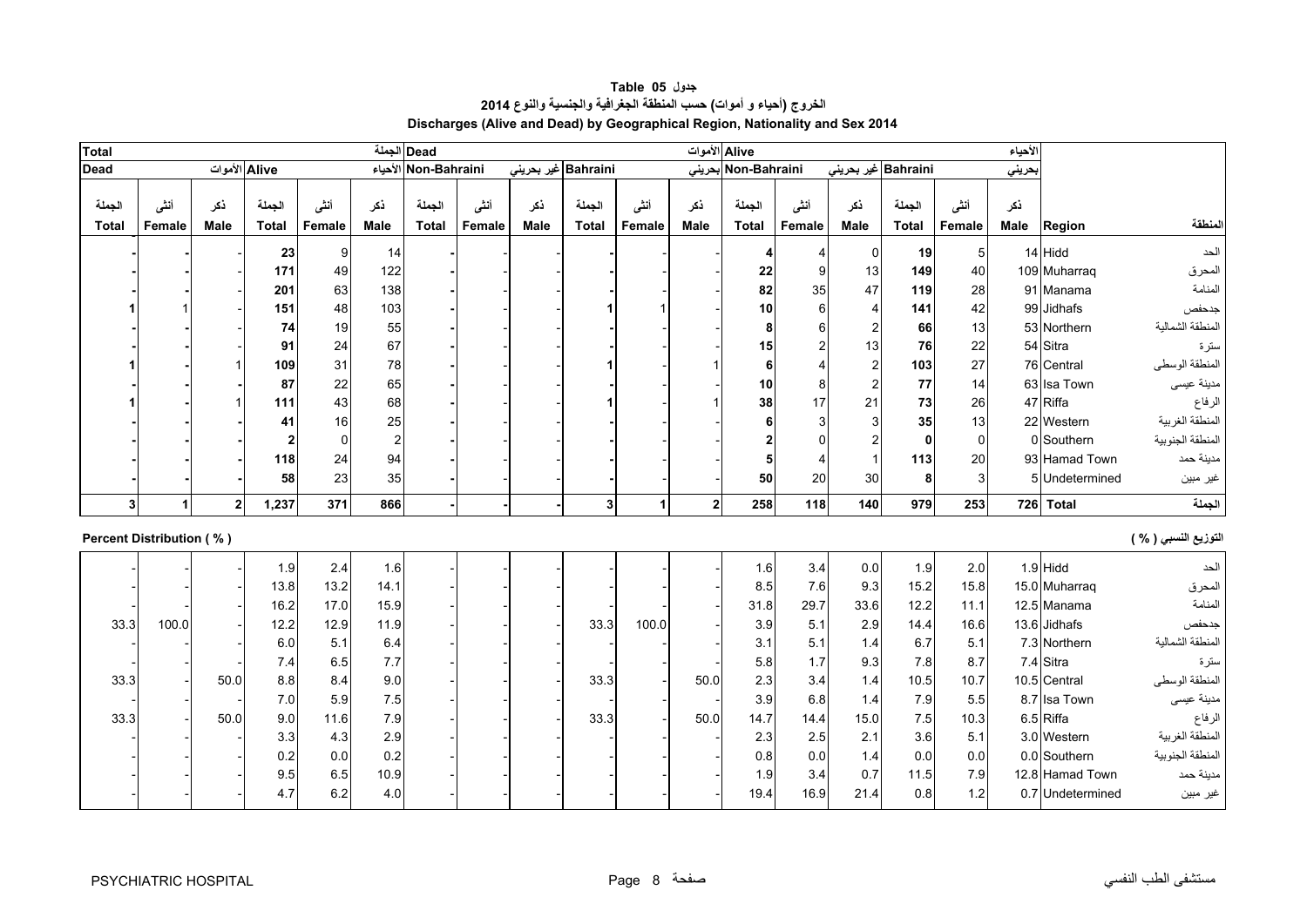| جدول Table 06                                                           |
|-------------------------------------------------------------------------|
| الخروج (أحياء و أموات) حسب الحالة الإجتماعية والجنسية والنوع 2014       |
| Discharges (Alive and Dead) by Marital Status, Nationality and Sex 2014 |

<span id="page-7-0"></span>

| <b>Total</b> |                          |                |               |        |      | Dead الجملة          |        |      |                     |                |             | Alive الأموات       |        |                     |              |        | الأحياء |                       |
|--------------|--------------------------|----------------|---------------|--------|------|----------------------|--------|------|---------------------|----------------|-------------|---------------------|--------|---------------------|--------------|--------|---------|-----------------------|
| <b>Dead</b>  |                          |                | Alive الأموات |        |      | Non-Bahraini الأحياء |        |      | Bahraini غیر بحرینی |                |             | Non-Bahraini بحرينى |        | Bahraini غیر بحرینی |              |        | بحريني  |                       |
| الجملة       | أننى                     | ذكر            | الجملة        | أنشى   | ذكر  | الجملة               | أنشى   | ذكر  | الجملة              |                |             | الجملة              | أننس   | نكر                 | الجملة       | أنشى   | نكر     | الحالة الإجتماعية     |
| <b>Total</b> | Female                   | Male           | <b>Total</b>  | Female | Male | <b>Total</b>         | Female | Male | <b>Total</b>        | أنثى<br>Female | ذكر<br>Male | <b>Total</b>        | Female | Male                | <b>Total</b> | Female | Male    | <b>Marital Status</b> |
|              |                          |                |               |        |      |                      |        |      |                     |                |             |                     |        |                     |              |        |         |                       |
|              |                          | $\overline{2}$ | 844           | 205    | 639  |                      |        |      |                     |                | 2           | 184                 | 78     | 106                 | 660          | 127    |         | أعزب<br>533 Single    |
|              |                          |                | 316           | 118    | 198  |                      |        |      |                     |                |             | 69                  | 35     | 34                  | 247          | 83     |         | 164 Married<br>متزوج  |
|              |                          |                | 20            | 20     |      |                      |        |      |                     |                |             |                     |        | $\Omega$            | 19           | 19     |         | أرمل<br>0 Widowed     |
|              |                          |                | 57            | 28     | 29   |                      |        |      |                     |                |             |                     |        | $\Omega$            | 53           | 24     |         | مطلق<br>29 Divorced   |
|              |                          | $\mathbf{2}$   | 1,237         | 371    | 866  |                      |        |      | 31                  |                | 2           | 258                 | 118    | 140                 | 979          | 253    |         | الجملة<br>726 Total   |
|              |                          |                |               |        |      |                      |        |      |                     |                |             |                     |        |                     |              |        |         |                       |
|              | Percent Distribution (%) |                |               |        |      |                      |        |      |                     |                |             |                     |        |                     |              |        |         | التوزيع النسبي ( % )  |

| 66.7 |       | 100.0 | 68.2            | 55.3 | 73.8 |  | 66.7 |       | 71.3           | 66.  | 75.7 | 67.4 | 50.2 | $73.4$ Single | اعزب  |
|------|-------|-------|-----------------|------|------|--|------|-------|----------------|------|------|------|------|---------------|-------|
|      |       |       | 25.5            | 31.8 | 22.9 |  |      |       | 26.7           | 29.7 | 24.3 | 25.2 | 32.8 | 22.6 Married  | متزوج |
| 33.3 | 100.0 |       | .6 <sup>1</sup> | 5.4  |      |  | 33.3 | 100.0 | 0.4            | 0.8  | 0.0  | l.9  | 7.5  | 0.0 Widowed   | ارمل  |
|      |       |       | 4.6             | 7.5  | 3.3  |  |      |       | $\overline{6}$ | 3.41 | 0.01 | 5.4  | 9.5  | 4.0 Divorced  | مطلق  |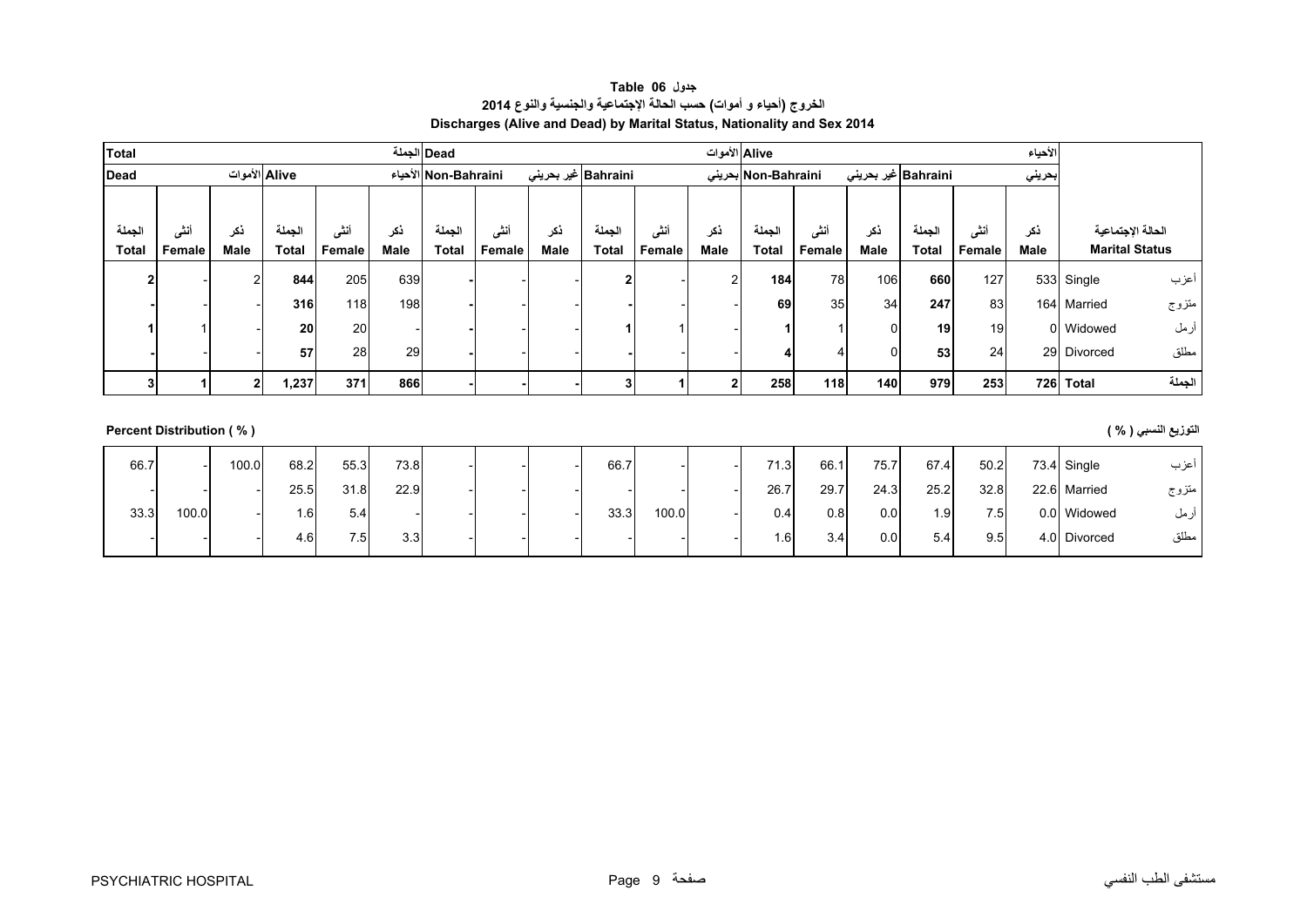# **جدول 07 Table الخروج (أحياء <sup>و</sup> أموات) حسب الجنسية والنوع <sup>2014</sup> Discharges (Alive and Dead) by Nationality and Sex 2014**

<span id="page-8-0"></span>

|                                 | Total        |              |                | Dead الجملة  |              | Alive الأموات    |              |                         | الأحياء        |                                                |
|---------------------------------|--------------|--------------|----------------|--------------|--------------|------------------|--------------|-------------------------|----------------|------------------------------------------------|
|                                 |              |              |                |              |              |                  |              |                         |                |                                                |
|                                 | الجملة       | أننى         | نكر            | الجملة       | أنشى         | نكر              | الجملة       | أننى                    | نكر            |                                                |
| <b>Nationality</b>              | <b>Total</b> | Female       | Male           | <b>Total</b> | Female       | Male             | <b>Total</b> | Female                  | <b>Male</b>    | الجنسية                                        |
| Bahraini                        | 982          | 254          | 728            | 3            |              | $\overline{2}$   | 979          | 253                     | 726            | بحريني                                         |
| Indian                          | 54           | 10           | 44             |              |              |                  | 54           | 10                      | 44             | هندي                                           |
| Pakistani                       | 16           | 5            | 11             |              |              |                  | 16           | 5                       | 11             | باكستاني                                       |
| Other Arab                      | 39           | 14           | 25             |              |              |                  | 39           | 14                      | 25             | عرب أخرون                                      |
| Bangladeshi                     | 20           | $\mathbf{1}$ | 19             |              |              |                  | 20           | $\mathbf{1}$            | 19             | بنغالي                                         |
| Philipino                       | 25           | 24           | $\mathbf{1}$   |              |              |                  | 25           | 24                      | 1              | فليبيني                                        |
| Saudi Arabian                   | 17           | 5            | 12             |              |              |                  | 17           | 5                       | 12             | سعودي                                          |
| Iranian                         | 5            | 4            | $\mathbf{1}$   |              |              |                  | 5            | $\overline{4}$          | 1              | إيراني                                         |
| Srilankan                       | $\mathbf{2}$ | 2            | $\mathbf 0$    |              |              |                  | $\mathbf 2$  | $\overline{\mathbf{c}}$ |                | سيلاني                                         |
| Other G.C.C.                    | 21           | 5            | 16             |              |              |                  | 21           | 5                       | 16             | الدول الأخرى لمجلس التعاون لدول الخليج العربية |
| European                        | 3            | $\mathbf{1}$ | $\mathbf 2$    |              |              |                  | $\mathbf{3}$ | $\overline{1}$          | 2              | اوروبي                                         |
| <b>Other Asians</b>             | 16           | 11           | 5              |              |              |                  | 16           | 11                      | 5              | أسيويون أخرون                                  |
| African (non Arab)              | 36           | 34           | $\overline{a}$ |              |              |                  | 36           | 34                      | $\overline{2}$ | أفريقي (غير عربي)                              |
| American                        | $\mathbf 1$  |              | 1              |              |              |                  | 1            |                         |                | أميركي                                         |
| <b>Other Nationalities</b>      | 3            | 2            | 1              |              |              |                  | 3            | $\overline{\mathbf{c}}$ |                | أخرى                                           |
| <b>Total</b>                    | 1,240        | 372          | 868            | 3            | $\mathbf{1}$ | $\boldsymbol{2}$ | 1,237        | 371                     | 866            | الجملة                                         |
| <b>Percent Distribution (%)</b> |              |              |                |              |              |                  |              |                         |                | التوزيع النسبي ( % )                           |
| Bahraini                        | 79.2         | 68.3         | 83.9           | 100.0        | 100.0        | 100.0            | 79.1         | 68.2                    | 83.8           | بحريني                                         |
| Indian                          | 4.4          | 2.7          | 5.1            |              |              |                  | 4.4          | 2.7                     | 5.1            | هندي                                           |
| Pakistani                       | 1.3          | 1.3          | 1.3            |              |              |                  | 1.3          | 1.3                     | 1.3            | باكستانى                                       |
| Other Arab                      | 3.1          | 3.8          | 2.9            |              |              |                  | 3.2          | 3.8                     | 2.9            | عرب أخرون                                      |
| Bangladeshi                     | 1.6          | 0.3          | 2.2            |              |              |                  | 1.6          | 0.3                     | 2.2            | بنغالى                                         |
| Philipino                       | 2.0          | 6.5          | 0.1            |              |              |                  | 2.0          | 6.5                     | 0.1            | فليبيني                                        |
| Saudi Arabian                   | 1.4          | 1.3          | 1.4            |              |              |                  | 1.4          | 1.3                     | 1.4            | سعودي                                          |
| Iranian                         | 0.4          | 1.1          | 0.1            |              |              |                  | 0.4          | 1.1                     | 0.1            | إيراني                                         |
| Srilankan                       | 0.2          | 0.5          | 0.0            |              |              |                  | 0.2          | 0.5                     |                | سيلاني                                         |
| Other G.C.C.                    | 1.7          | 1.3          | 1.8            |              |              |                  | 1.7          | 1.3                     | 1.8            | الدول الأخرى لمجلس التعاون لدول الخليج العربية |
| European                        | 0.2          | 0.3          | 0.2            |              |              |                  | 0.2          | 0.3                     | 0.2            | أوروبي                                         |
| <b>Other Asians</b>             | 1.3          | 3.0          | 0.6            |              |              |                  | 1.3          | 3.0                     | 0.6            | أسيويون أخرون                                  |
| African (non Arab)              | 2.9          | 9.1          | 0.2            |              |              |                  | 2.9          | 9.2                     | 0.2            | أفريقي (غير عربي)                              |
| American                        | 0.1          |              | 0.1            |              |              |                  | 0.1          |                         | 0.1            | أميركي                                         |
| <b>Other Nationalities</b>      | 0.2          | 0.5          | 0.1            |              |              |                  | 0.2          | 0.5                     | 0.1            | أخرى                                           |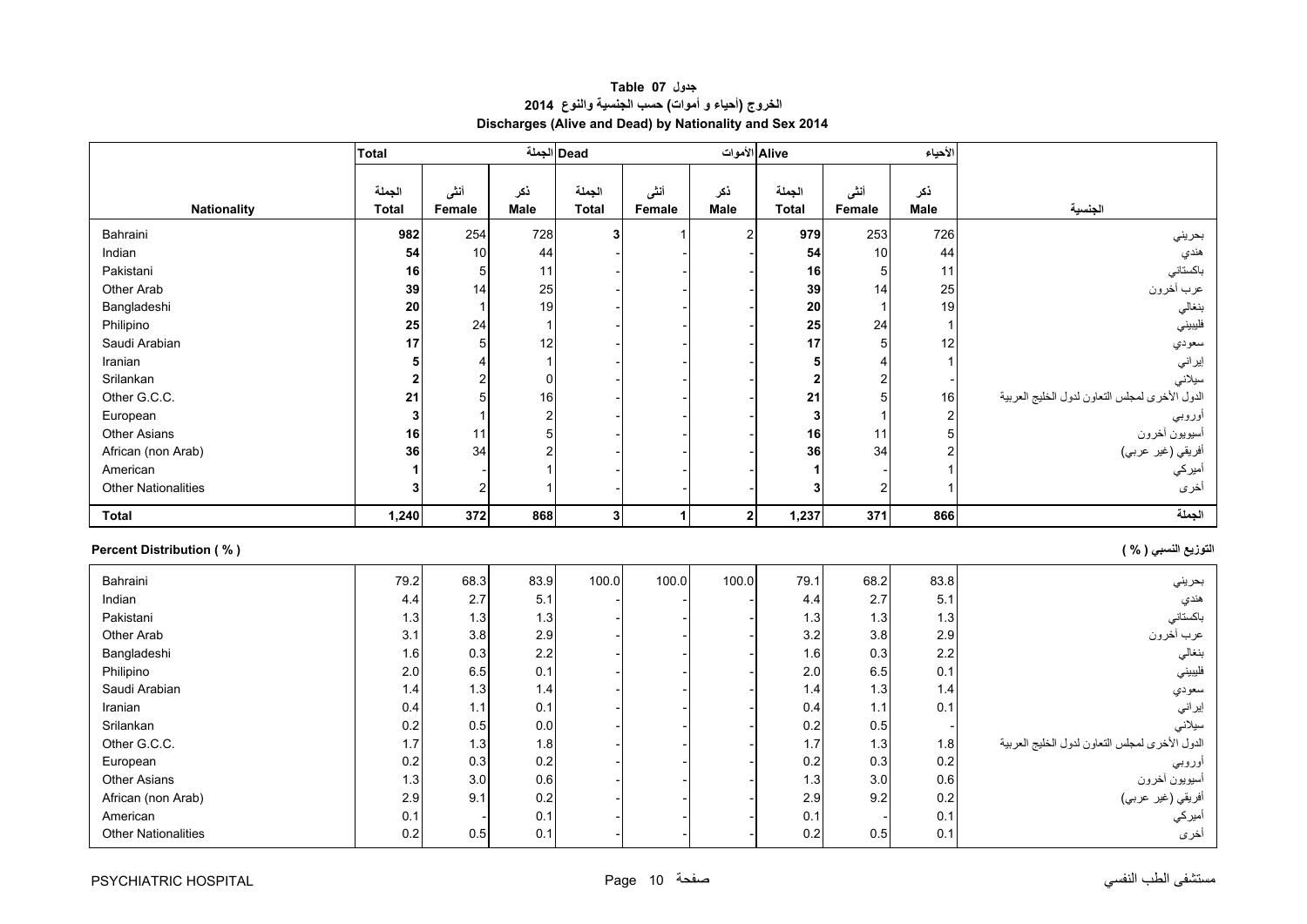<span id="page-9-0"></span>

| الاقامة<br>الطويلة<br><b>Long Term</b><br><b>Rehabilitation</b> | الجملة<br><b>Total</b> | التخلف<br>العقلى<br><b>Mental</b><br><b>Retardation</b> | الطب النفسي<br>لكبار السن<br>Psycho-<br>Geriatric | وحدة الكحول<br>والمخدرات<br>Drug &<br><b>Alcohol</b> | الوحدة النفسية<br>للأطفال<br>Child &<br>Adolescent | الطب النفسى<br><b>Psychiatric</b> | الجنسية<br><b>Nationality</b> |            | حالة الخروج<br><b>Discharged Status</b> |
|-----------------------------------------------------------------|------------------------|---------------------------------------------------------|---------------------------------------------------|------------------------------------------------------|----------------------------------------------------|-----------------------------------|-------------------------------|------------|-----------------------------------------|
|                                                                 | 800                    | 12                                                      | 80                                                | 91                                                   | 142                                                |                                   | 475 Bah                       | بحريني     | خروج حي للمنزل                          |
|                                                                 | 236                    |                                                         | 9                                                 | 9                                                    | 19                                                 |                                   | 197 Non Bah                   | غير بحريني | Routine discharge home                  |
|                                                                 | 150                    |                                                         |                                                   | 84                                                   |                                                    |                                   | 64 Bah                        | بحريني     | خروج ضد رغبة الطبيب                     |
|                                                                 | 19                     |                                                         |                                                   | 6                                                    |                                                    |                                   | 12 Non Bah                    | غير بحريني | Left against medical advice             |
|                                                                 |                        |                                                         |                                                   |                                                      |                                                    |                                   | - Bah                         | بحرينى     | وفاة قبل 48 ساعة                        |
|                                                                 |                        |                                                         |                                                   |                                                      |                                                    |                                   | - Non Bah                     | غير بحريني | Died before 48 hours                    |
|                                                                 | 3                      |                                                         | 2                                                 |                                                      |                                                    |                                   | 1 Bah                         | بحريني     | وفاة بعد 48 ساعة                        |
|                                                                 |                        |                                                         |                                                   |                                                      |                                                    |                                   | - Non Bah                     | غير بحريني | Died after 48 hours                     |
|                                                                 | 28                     |                                                         | 11                                                | 3                                                    |                                                    |                                   | 13 Bah                        | بحريني     | تحويل الى مستشفيات اخر ي                |
|                                                                 | 2                      |                                                         |                                                   |                                                      |                                                    |                                   | 2 Non Bah                     | غير بحريني | Transferred to other hospitals          |
|                                                                 | 1                      |                                                         |                                                   |                                                      |                                                    |                                   | 1Bah                          | بحرينى     | غير مبين                                |
|                                                                 | 1                      |                                                         |                                                   |                                                      |                                                    |                                   | 1 Non Bah                     | غير بحريني | Udetermined                             |
|                                                                 | 982                    | 13                                                      | 94                                                | 178                                                  | 143                                                |                                   | 554 Bah                       | بحريني     |                                         |
|                                                                 | 258                    | $\mathbf{2}$                                            | 10                                                | 15                                                   | 19                                                 |                                   | غير بحريني  Non-Bahإ 212      |            | الجملة<br><b>Total</b>                  |
|                                                                 | 1,240                  | 15                                                      | 104                                               | 193                                                  | 162                                                |                                   | 766 Total                     | الجملة     |                                         |

## **جدول 08 Table الخروج حسب حالة الخروج والقسم والجنسية <sup>2014</sup> Discharges by Discharged Status, Department and Nationality 2014**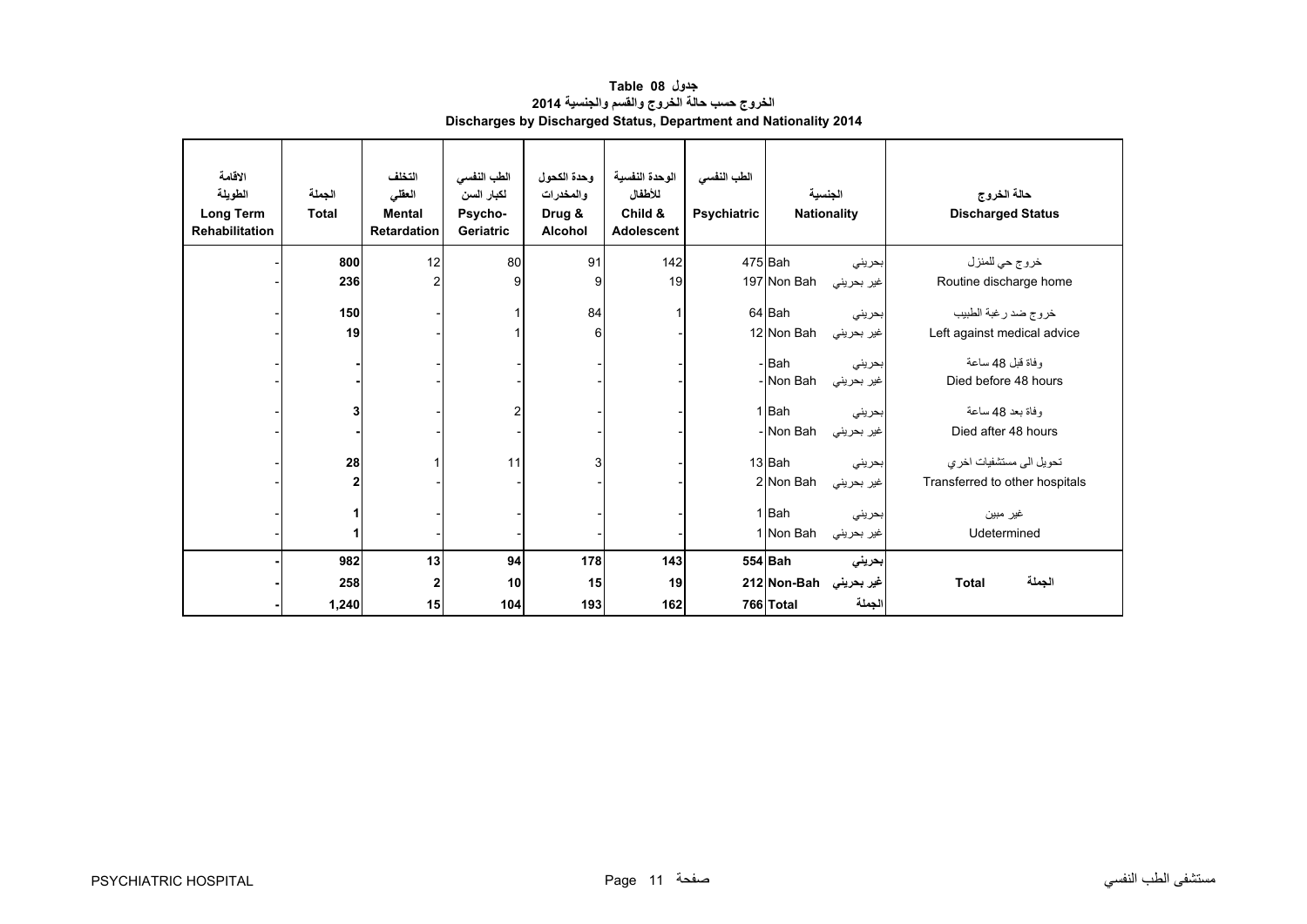<span id="page-10-0"></span>

| <b>Male</b>            |                            |                               |                      |                   | أنكور      | Female                 |                            |                            |                            |                             | اناث       |                                            | الخروج                                        |                                                                                |                                |
|------------------------|----------------------------|-------------------------------|----------------------|-------------------|------------|------------------------|----------------------------|----------------------------|----------------------------|-----------------------------|------------|--------------------------------------------|-----------------------------------------------|--------------------------------------------------------------------------------|--------------------------------|
| Age Groups             |                            |                               |                      |                   | فنات العمر | <b>Age Groups</b>      |                            |                            |                            |                             | فنات العمر |                                            | الرعاية                                       |                                                                                |                                |
| الجملة<br><b>Total</b> | $65+$                      | 45-64                         | 15-44                | $1 - 14$          | <1 yrs     | الجملة<br><b>Total</b> | $65+$                      | 45-64                      | 15-44                      | $1 - 14$                    | $<$ 1 yrs  | الأجمالي<br>العام<br>Grand<br><b>Total</b> | الأقامة<br>DISCH.<br><b>DOC</b><br><b>ALS</b> | التشخيص الرئيسى<br><b>Principal Diagnosis</b>                                  | رمز<br>لتصنيف<br>ICD10<br>Code |
| 200<br>19,068<br>95.3  | 25<br>2,219<br>88.8        | 57<br>7,881<br>138.3          | 118<br>8,968<br>76.0 |                   |            | 76<br>6,248<br>82.2    | 8<br>237<br>29.6           | 35<br>4,701<br>134.3       | 33<br>1,310<br>39.7        |                             |            | 25,316<br>91.7                             | 276 DISCH<br><b>DOC</b><br><b>ALS</b>         | الفصام<br>Schizophrenia                                                        | F20                            |
| 189<br>5,538<br>29.3   |                            | 58<br>1,773<br>30.6           | 109<br>3,026<br>27.8 | 22<br>739<br>34   |            | 16<br>1,816<br>113.5   |                            | 3<br>139<br>46.3           | 6<br>1,644<br>274.0        | 7<br>33<br>5                |            | 7,354<br>35.9                              | 205 DISCH<br><b>DOC</b><br><b>ALS</b>         | التخلف (التأخر ) العقلى الخفيف (البسيط)<br>Mild mental retardation             | F70                            |
| 80<br>4,411<br>55.1    | 3<br>77<br>25.7            | 28<br>1,063<br>38.0           | 49<br>3,271<br>66.8  |                   |            | 63<br>2,612<br>41.5    | -1<br>12<br>12.0           | 18<br>1,538<br>85.4        | 44<br>1,062<br>24.1        |                             |            | 7,023<br>49.1                              | 143 DISCH<br><b>DOC</b><br><b>ALS</b>         | اضطراب عاطفي (وجداني) ثنائي القطب<br>Bipolar affective disorder                | F31                            |
| 57<br>1,238<br>21.7    | $\mathbf{1}$<br>75<br>75.0 | 16<br>514<br>32.1             | 40<br>649<br>16.2    |                   |            | 62<br>1,224<br>19.7    | -1<br>12<br>12.0           | 11<br>465<br>42.3          | 50<br>747<br>14.9          |                             |            | 2,462<br>20.7                              | 119 DISCH<br><b>DOC</b><br><b>ALS</b>         | الأضطرابات الذهانية الحادة والعارضة<br>Acute and transient psychotic disorders | F <sub>23</sub>                |
| 45<br>2,568<br>57.1    | 3<br>104<br>34.7           | 14<br>411<br>29.4             | 28<br>2,053<br>73.3  |                   |            | 38<br>2,097<br>55.2    | 5<br>104<br>20.8           | 14<br>1,118<br>79.9        | 19<br>875<br>46.1          |                             |            | 83<br>4,665<br>56.2                        | <b>DISCH</b><br><b>DOC</b><br><b>ALS</b>      | حدث إكتئابئ<br>Depressive episode                                              | F32                            |
| 32<br>1,533<br>47.9    | 5<br>81<br>16.2            | 7<br>165<br>23.6              | 20<br>1,287<br>64.4  |                   |            | 16<br>588<br>36.8      | $\mathbf{1}$<br>17<br>17.0 | 7<br>359<br>51.3           | 8<br>212<br>26.5           |                             |            | 48<br>2,121<br>44.2                        | <b>DISCH</b><br><b>DOC</b><br><b>ALS</b>      | نائية هوسية - حدث جنوني<br>Manic episode                                       | F30                            |
| 26<br>851<br>32.7      | 1<br>4<br>4.0              | $\overline{7}$<br>290<br>41.4 | 18<br>557<br>30.9    |                   |            | 16<br>600<br>37.5      |                            | $\mathbf{1}$<br>49<br>49.0 | 15<br>551<br>36.7          |                             |            | 1,451<br>34.5                              | 42 DISCH<br><b>DOC</b><br><b>ALS</b>          | الاضطر ابات الفصامية العاطفية (الوجدانية)<br>Schizoaffective disorders         | F <sub>25</sub>                |
| 33<br>381<br>11.5      |                            |                               |                      | 33<br>381<br>11.5 |            | 8<br>61<br>7.6         |                            |                            | $\mathbf{1}$<br>18<br>18.0 | $\overline{7}$<br>43<br>6.1 |            | 41<br>442<br>10.8                          | <b>DISCH</b><br><b>DOC</b><br><b>ALS</b>      | اضطرابات تنموية في المشاركة الاجتماعية<br>Pervasive developmental disorders    | F84                            |

**جدول 09 Table الخروج وأيام الرعاية ومتوسط مدة اإلقامة حسب التشخيص الرئيسي والنوع وفئات العمر <sup>2014</sup> Discharges, DOC and Average Length of Stay by Principal Diagnosis, Sex and Age Groups 2014**

DOC : Days of Care (by number of discharges)

الخروج : المرضى المرخصين من المستشفى للمستشفى المستشفى للمستشفى المستشفى المستشفى المستشفى المستشفى المستشفى ا<br>الرعاية : عدد أيام الرعاية التي تلقاها المرضى ALS : Average Length of Stay اإلقامة مدة متوسط : اإلقامة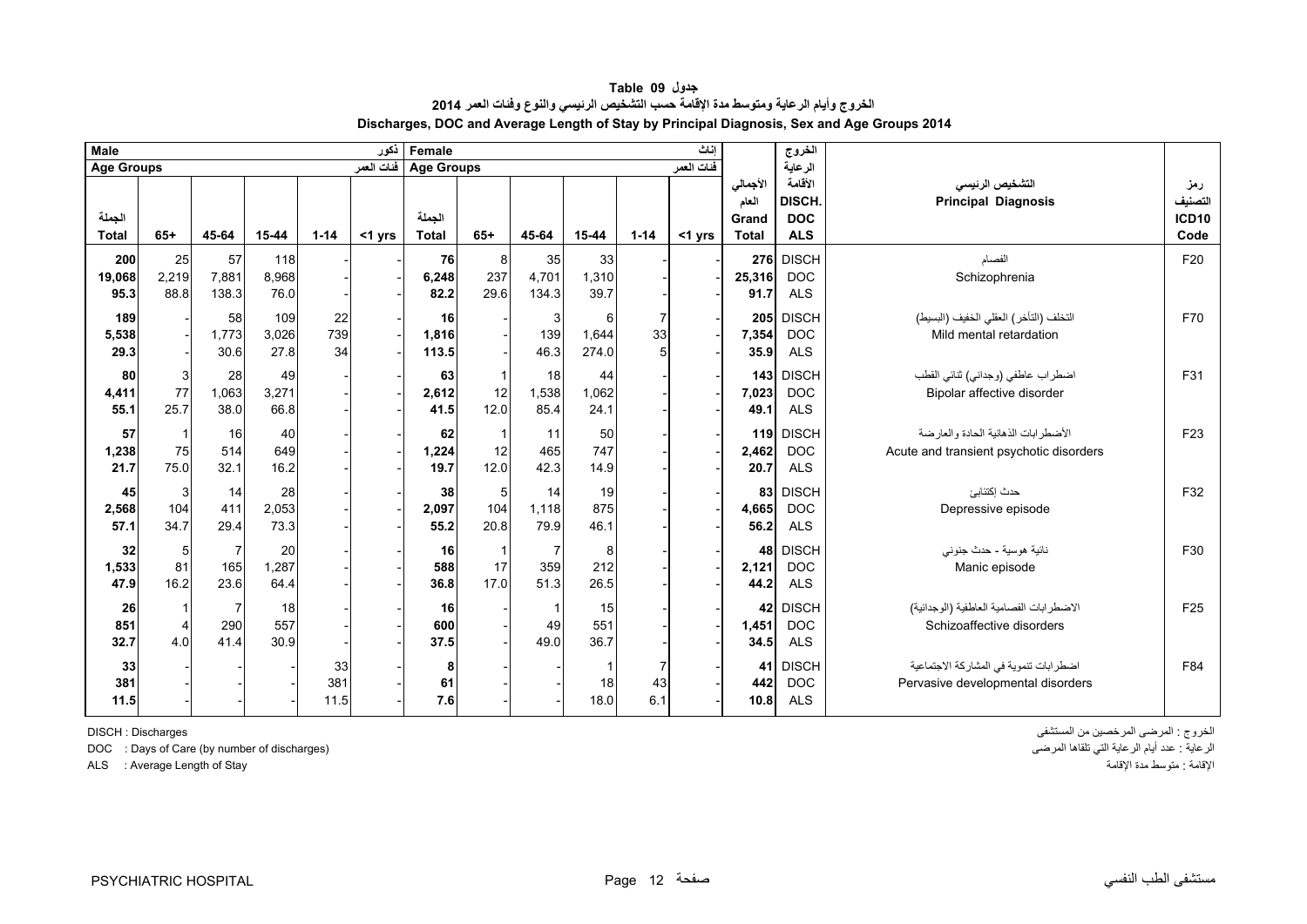### **Discharges, DOC and Average Length of Stay by Principal Diagnosis, Sex and Age Groups 2014 (Cont'd) Table 09 جدول ) تابع( الخروج وأيام الرعاية ومتوسط مدة اإلقامة حسب التشخيص الرئيسي والنوع وفئات العمر <sup>2014</sup>**

| <b>Male</b>                   | Female<br>اناث   |                                |                   |                   |            |                        |                                 | الغروج                       |                 |                 |           |                                            |                                               |                                                                                                                                                                                                         |                                        |
|-------------------------------|------------------|--------------------------------|-------------------|-------------------|------------|------------------------|---------------------------------|------------------------------|-----------------|-----------------|-----------|--------------------------------------------|-----------------------------------------------|---------------------------------------------------------------------------------------------------------------------------------------------------------------------------------------------------------|----------------------------------------|
| <b>Age Groups</b>             |                  |                                |                   |                   | فنات العمر |                        | ففات العمر<br><b>Age Groups</b> |                              |                 |                 |           |                                            | الرعاية                                       |                                                                                                                                                                                                         |                                        |
| الجملة<br><b>Total</b>        | $65+$            | 45-64                          | 15-44             | $1 - 14$          | $<$ 1 yrs  | الحملة<br><b>Total</b> | $65+$                           | 45-64                        | 15-44           | $1 - 14$        | $<$ 1 yrs | الأجمالي<br>العام<br>Grand<br><b>Total</b> | الأقامة<br>DISCH.<br><b>DOC</b><br><b>ALS</b> | التشخيص الرئيسى<br><b>Principal Diagnosis</b>                                                                                                                                                           | رمز<br>التصنيف<br><b>ICD10</b><br>Code |
| 37<br>782<br>21.1             | -1<br>34<br>34.0 | 4<br>34<br>8.5                 | 32<br>714<br>22.3 |                   |            |                        |                                 |                              |                 |                 |           | 37<br>782<br>21.1                          | <b>DISCH</b><br><b>DOC</b><br><b>ALS</b>      | اضطر ابات عقلية وسلوكية بسبب تعاطى الأفيونيات<br>Mental and behavioural disorders<br>due to use of opioids                                                                                              | F11                                    |
| 24<br>727<br>30.3             |                  | $\overline{7}$<br>99<br>14.1   | 17<br>628<br>36.9 |                   |            | 10<br>67<br>6.7        |                                 | 6<br>6.0                     | 9<br>61<br>6.8  |                 |           | 34<br>794<br>23.4                          | <b>DISCH</b><br><b>DOC</b><br><b>ALS</b>      | رد فعل حاد للإجهاد الحاد واضطرابات الهدوء النفسى<br>Reaction to severe stress, and adjustment disorders                                                                                                 | F43                                    |
| 19<br>502<br>26.4             |                  |                                | 19<br>502<br>26.4 |                   |            |                        |                                 |                              |                 |                 |           | 502<br>26.4                                | 19 DISCH<br><b>DOC</b><br><b>ALS</b>          | اضطرابات عقلية وسلوكية بسبب تعاطى عقاقير متعددة أو تعاطى<br>مواد أخرى مؤثرة نفسيا<br>Mental and behavioural disorders due to multiple drug<br>use and use of other psychoactive substances              | F <sub>19</sub>                        |
| 15<br>258<br>17.2             |                  |                                |                   | 15<br>258<br>17.2 |            | 4<br>84<br>21.0        |                                 |                              |                 | 4<br>84<br>21.0 |           | 342<br>18.0                                | 19 DISCH<br><b>DOC</b><br><b>ALS</b>          | اضطرابات مفرطة الحراك (فرط النشاط الحركي)<br>Hyperkinetic disorders                                                                                                                                     | F90                                    |
| 6<br>112<br>18.7              |                  | 11<br>11.0                     | 5<br>101<br>20.2  |                   |            | 10<br>141<br>14.1      |                                 | $\overline{4}$<br>80<br>20.0 | 6<br>61<br>10.2 |                 |           | 16<br>253<br>15.8                          | <b>DISCH</b><br><b>DOC</b><br><b>ALS</b>      | اضطراب اكتئابي راجع (متكرر)<br>Recurrent depressive disorder<br>due to use of alcohol                                                                                                                   | F33                                    |
| 15<br>459<br>30.6             | 5.0              | $\overline{c}$<br>233<br>116.5 | 10<br>205<br>20.5 | 2<br>16<br>8.0    |            | 1<br>23<br>23.0        |                                 |                              | 23<br>23.0      |                 |           | 16 <sup>1</sup><br>482<br>30.1             | <b>DISCH</b><br><b>DOC</b><br><b>ALS</b>      | التخلف (التأخر) العقلي المتوسط (المعتدل)<br>Moderate mental retardation                                                                                                                                 | F71                                    |
| 10<br>339<br>33.9             |                  |                                | 13<br>13.0        | 9<br>326<br>36.2  |            | 4<br>279<br>69.8       |                                 |                              |                 | 279<br>69.8     |           | 618<br>44.1                                | 14 DISCH<br><b>DOC</b><br><b>ALS</b>          | اضطر ابات التصر ف<br><b>Conduct disorders</b>                                                                                                                                                           | F91                                    |
| $\overline{7}$<br>115<br>16.4 |                  |                                | 115<br>16.4       |                   |            | 6<br>71<br>11.8        |                                 |                              | 3<br>25<br>8.3  | 3<br>46<br>15.3 |           | 186<br>14.3                                | 13 DISCH<br><b>DOC</b><br><b>ALS</b>          | الاضطر ابات السلوكية و العاطفية الأخر ي ذات بداية تحدث غالباً<br>في مرحلة الطفولة أو المراهقة<br>Other behavioural and emotional disorders with onset<br>usually occurring in childhood and adolescence | F98                                    |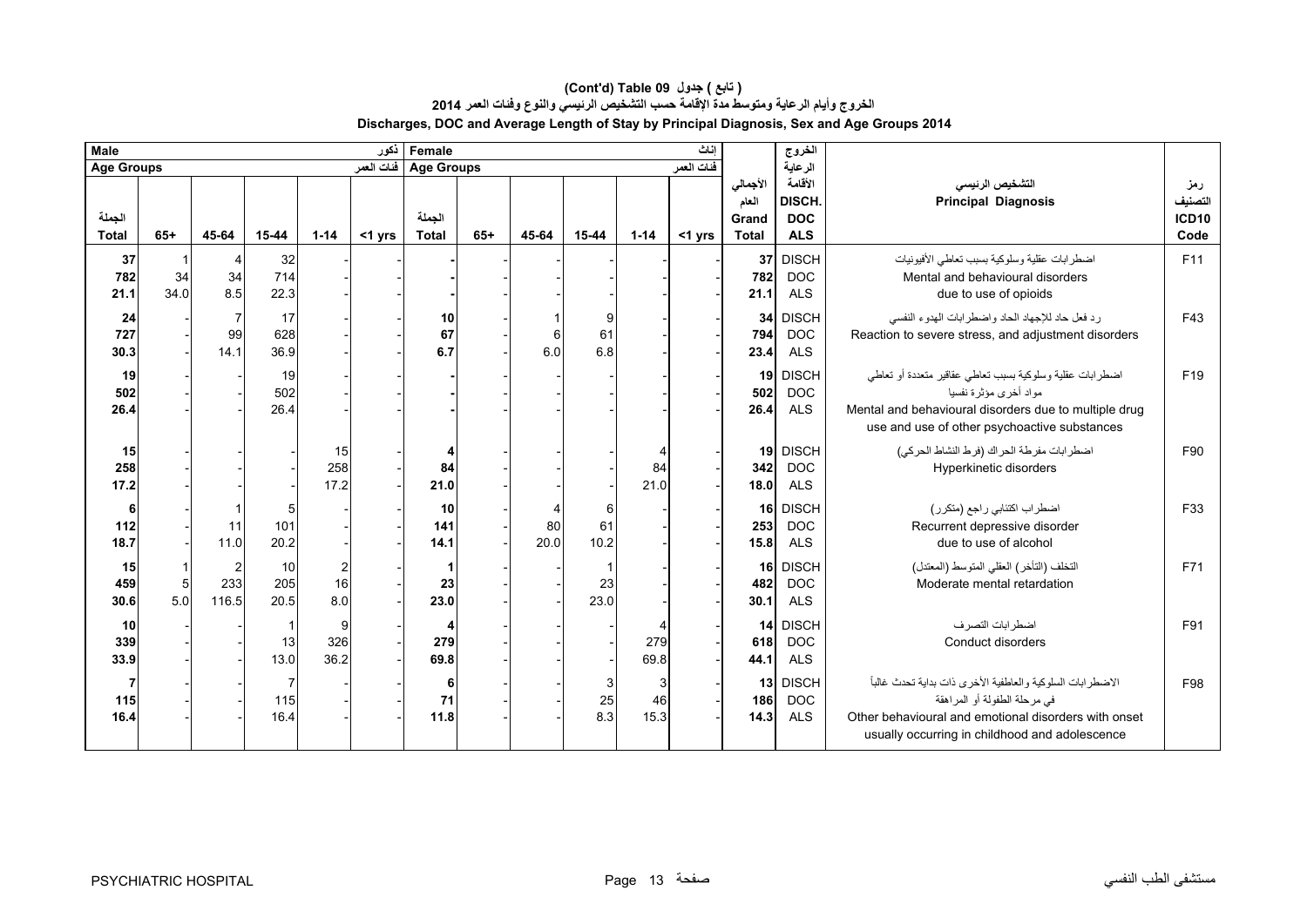| <b>Male</b>            |       | Female<br>اناث               |                |                  |            |                              |       |                              | الخروج                       |                              |            |                                            |                                               |                                                                                                                     |                                             |
|------------------------|-------|------------------------------|----------------|------------------|------------|------------------------------|-------|------------------------------|------------------------------|------------------------------|------------|--------------------------------------------|-----------------------------------------------|---------------------------------------------------------------------------------------------------------------------|---------------------------------------------|
| <b>Age Groups</b>      |       |                              |                |                  | ففات العمر | <b>Age Groups</b>            |       |                              |                              |                              | فنات العمر |                                            | الرعاية                                       |                                                                                                                     |                                             |
| الجملة<br><b>Total</b> | $65+$ | 45-64                        | 15-44          | $1 - 14$         | $<$ 1 yrs  | الجملة<br><b>Total</b>       | $65+$ | 45-64                        | 15-44                        | $1 - 14$                     | <1 yrs     | الأجمالي<br>العام<br>Grand<br><b>Total</b> | الأقامة<br>DISCH.<br><b>DOC</b><br><b>ALS</b> | التشخيص الرئيسى<br><b>Principal Diagnosis</b>                                                                       | رمز<br>التصنيف<br>ICD <sub>10</sub><br>Code |
| 5<br>233<br>46.6       |       |                              | 233<br>46.6    |                  |            | 6<br>122<br>20.3             | 4.0   | $\overline{2}$<br>54<br>27.0 | -3<br>64<br>21.3             |                              |            | 11<br>355<br>32.3                          | <b>DISCH</b><br><b>DOC</b><br><b>ALS</b>      | اضطراب فصامى النمط<br>Schizotypal disorder                                                                          | F21                                         |
| 9<br>81<br>9.0         |       | 3<br>29<br>9.7               | 6<br>52<br>8.7 |                  |            | 8<br>8.0                     |       |                              | 8<br>8.0                     |                              |            | 10<br>89<br>8.9                            | <b>DISCH</b><br><b>DOC</b><br><b>ALS</b>      | اضطرابات عقلية وسلوكية بسبب تعاطى الكحول<br>Mental and behavioural disorders<br>due to use of alcohol               | F10                                         |
| 6<br>162<br>27.0       |       |                              |                | 6<br>162<br>27.0 |            | 4<br>217<br>54.3             |       |                              |                              | 217<br>54.3                  |            | 10<br>379<br>37.9                          | <b>DISCH</b><br><b>DOC</b><br><b>ALS</b>      | خليط من اضطرابات التصرف والعواطف (الانفعالات)<br>Mixed disorders of conduct and emotions                            | F92                                         |
| 8<br>26<br>3.3         |       |                              |                | 8<br>26<br>3.3   |            | 4<br>4.0                     |       |                              |                              | 4<br>4.0                     |            | 9<br>30<br>3.3                             | <b>DISCH</b><br>DOC<br><b>ALS</b>             | اضطر ابات نوعية في نماء مهارات الدراسة (المهارات الدراسية)<br>Specific developmental disorders of scholastic skills | F81                                         |
| 5<br>233<br>46.6       |       | 233<br>46.6                  |                |                  |            | 3<br>114<br>38.0             |       | $\overline{2}$<br>80<br>40.0 | 1.0<br>34<br>34.0            |                              |            | 8<br>347<br>43.4                           | <b>DISCH</b><br><b>DOC</b><br><b>ALS</b>      | الاضطرابات التوهمية الباقية (العنيدة)<br>Persistent delusional disorders                                            | F <sub>22</sub>                             |
| 6<br>165<br>27.5       |       | $\overline{a}$<br>89<br>44.5 | 76<br>19.0     |                  |            | 2.0                          |       |                              |                              | 2.0                          |            | 167<br>23.9                                | <b>DISCH</b><br><b>DOC</b><br><b>ALS</b>      | التخلف العقلى الشديد<br>Severe mental retardation                                                                   | F72                                         |
| 5<br>${\bf 20}$<br>4.0 |       |                              |                | 20<br>4.0        |            | $\overline{2}$<br>37<br>18.5 |       |                              |                              | $\overline{2}$<br>37<br>18.5 |            | 57<br>8.1                                  | <b>DISCH</b><br><b>DOC</b><br><b>ALS</b>      | اضطر ابات نوعية في نماء (تطور) الكلام واللغة<br>Specific developmental disorders of speech<br>and language          | F80                                         |
| 8.0                    |       |                              | 8<br>8.0       |                  |            | 5<br>138<br>27.6             |       | З<br>85<br>28.3              | $\overline{2}$<br>53<br>26.5 |                              |            | 6<br>146<br>24.3                           | <b>DISCH</b><br><b>DOC</b><br><b>ALS</b>      | اضطراب وسواسي قهري (قسري)<br>Obsessive-compulsive disorder                                                          | F42                                         |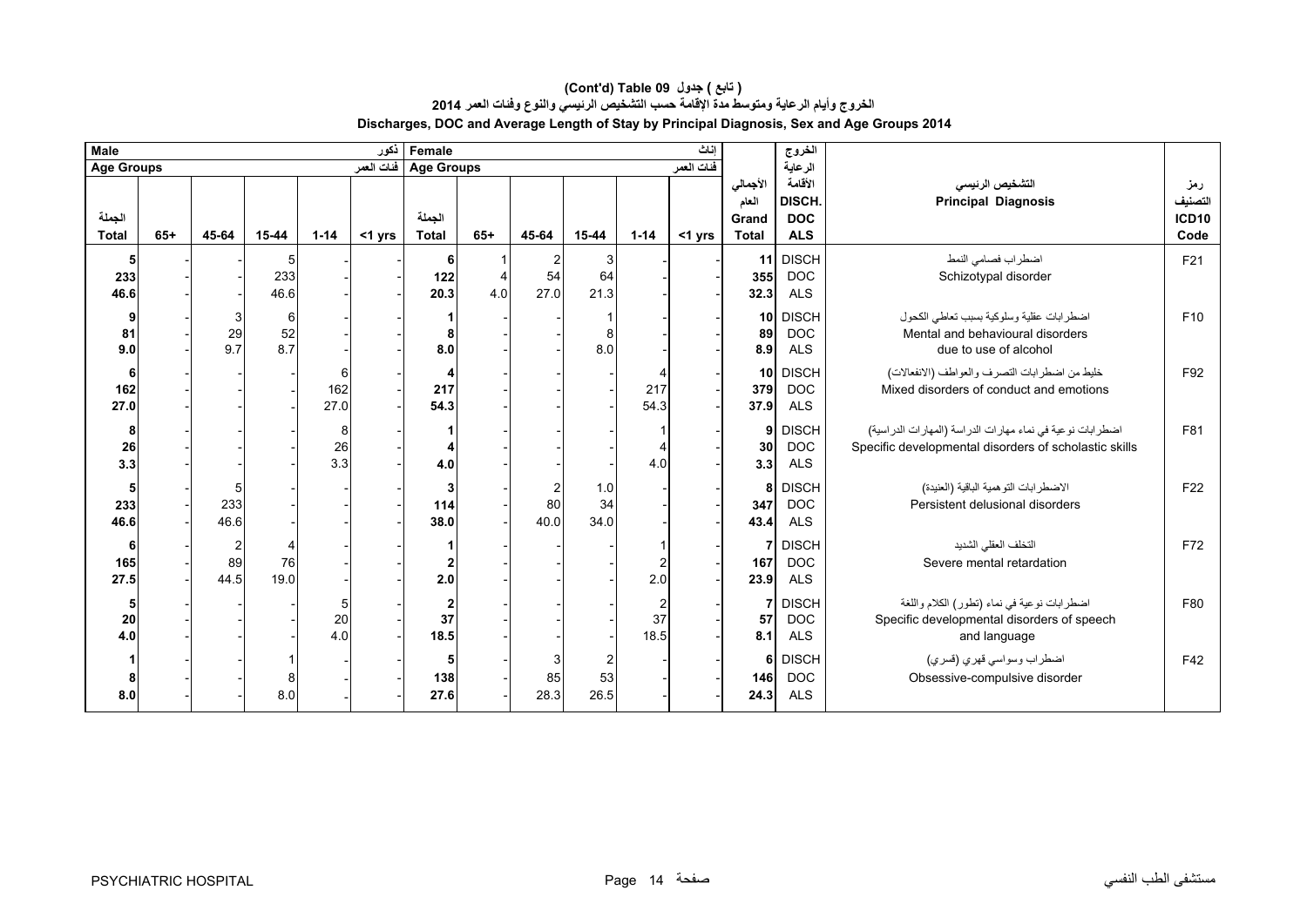| Male                   |       |              |                  |          | ذكور       | Female<br>اناث                 |                   |       |                  |            |             |                                            | الخروج                                        |                                                                                                                                                        |                                        |
|------------------------|-------|--------------|------------------|----------|------------|--------------------------------|-------------------|-------|------------------|------------|-------------|--------------------------------------------|-----------------------------------------------|--------------------------------------------------------------------------------------------------------------------------------------------------------|----------------------------------------|
| <b>Age Groups</b>      |       |              |                  |          | فنات العمر |                                | <b>Age Groups</b> |       |                  |            | فَنات العمر |                                            | الرعاية                                       |                                                                                                                                                        |                                        |
| الجملة<br><b>Total</b> | $65+$ | 45-64        | 15-44            | $1 - 14$ | $<$ 1 yrs  | الجملة<br><b>Total</b>         | $65+$             | 45-64 | 15-44            | $1 - 14$   | $<$ 1 yrs   | الأجمالي<br>العام<br>Grand<br><b>Total</b> | الأقامة<br>DISCH.<br><b>DOC</b><br><b>ALS</b> | التشخيص الرئيسى<br><b>Principal Diagnosis</b>                                                                                                          | رمز<br>التصنيف<br><b>ICD10</b><br>Code |
| 3                      |       |              |                  |          |            | $\mathbf{2}$                   |                   |       | $\overline{2}$   |            |             |                                            | 5 DISCH                                       | اضطرابات ذات قلق خوافي (خوف مرضى)                                                                                                                      | F40                                    |
| 2,436<br>812.0         |       | 20<br>20.0   | 2,416<br>1,208.0 |          |            | 47<br>23.5                     |                   |       | 47<br>23.5       |            |             | 2,483<br>496.6                             | <b>DOC</b><br><b>ALS</b>                      | Phobic anxiety disorders                                                                                                                               |                                        |
| 38<br>38.0             |       |              | 38<br>38.0       |          |            | 3<br>117<br>39.0               |                   |       | 3<br>117<br>39.0 |            |             | $\overline{4}$<br>155<br>38.8              | <b>DISCH</b><br><b>DOC</b><br><b>ALS</b>      | اضطرابات نوعية للشخصية<br>Specific personality disorders                                                                                               | F60                                    |
| 1.0                    | 1.0   |              |                  |          |            | $\boldsymbol{2}$<br>20<br>10.0 | 8<br>8.0          |       | -1<br>12<br>12.0 |            |             | 3<br>21<br>7.0                             | <b>DISCH</b><br><b>DOC</b><br><b>ALS</b>      | الهذيان غير المحدث بالكحول أو المواد الأخرى نفسانية المفعول<br>Delirium, not induced by alcohol and<br>other psychoactive substances                   | F <sub>05</sub>                        |
| 3<br>124<br>41.3       |       | 110<br>55.0  | 14<br>14.0       |          |            |                                |                   |       |                  |            |             | 3<br>124<br>41.3                           | <b>DISCH</b><br><b>DOC</b><br><b>ALS</b>      | اضطرابات شخصية وسلوكية نتيجة مرض أو تلف أو اختلال وظيفي بالمخ<br>Personality and behavioural disorders<br>due to brain disease, damage and dysfunction | F07                                    |
| 2.5                    |       |              |                  | 2.5      |            | 10<br>10.0                     |                   |       |                  | 10<br>10.0 |             | 15<br>5.0                                  | 3 DISCH<br><b>DOC</b><br><b>ALS</b>           | الاضطر ابات العصيبة الأخر ي<br>Other neurotic disorders                                                                                                | F48                                    |
| 567<br>283.5           |       | 566<br>566.0 | 1.0              |          |            |                                |                   |       |                  |            |             | $\overline{2}$<br>567<br>283.5             | <b>DISCH</b><br><b>DOC</b><br><b>ALS</b>      | اضطرابات عقلية أخرى نتيجة تلف (تخرب) أو اختلال<br>وظيفي بالدماغ (المخ) أو أمراض جسدية<br>Other mental disorders due to brain damage                    | F06                                    |
| 2<br>58<br>29.0        |       | 18<br>18.0   | 40<br>40.0       |          |            |                                |                   |       |                  |            |             | 58<br>29.0                                 | 2 DISCH<br><b>DOC</b><br><b>ALS</b>           | اضطرابات عقلية وسلوكية بسبب المواد المهدئة أو المنومة<br>Mental and behavioural disorders due to use of<br>sedatives or hypnotics                      | F <sub>13</sub>                        |
| 2.5                    |       |              |                  | 2.5      |            |                                |                   |       |                  |            |             | $\overline{2}$<br>2.5                      | <b>DISCH</b><br><b>DOC</b><br><b>ALS</b>      | اضطرابات نوعية مختلطة في النماء<br>Mixed specific developmental disorders                                                                              | F83                                    |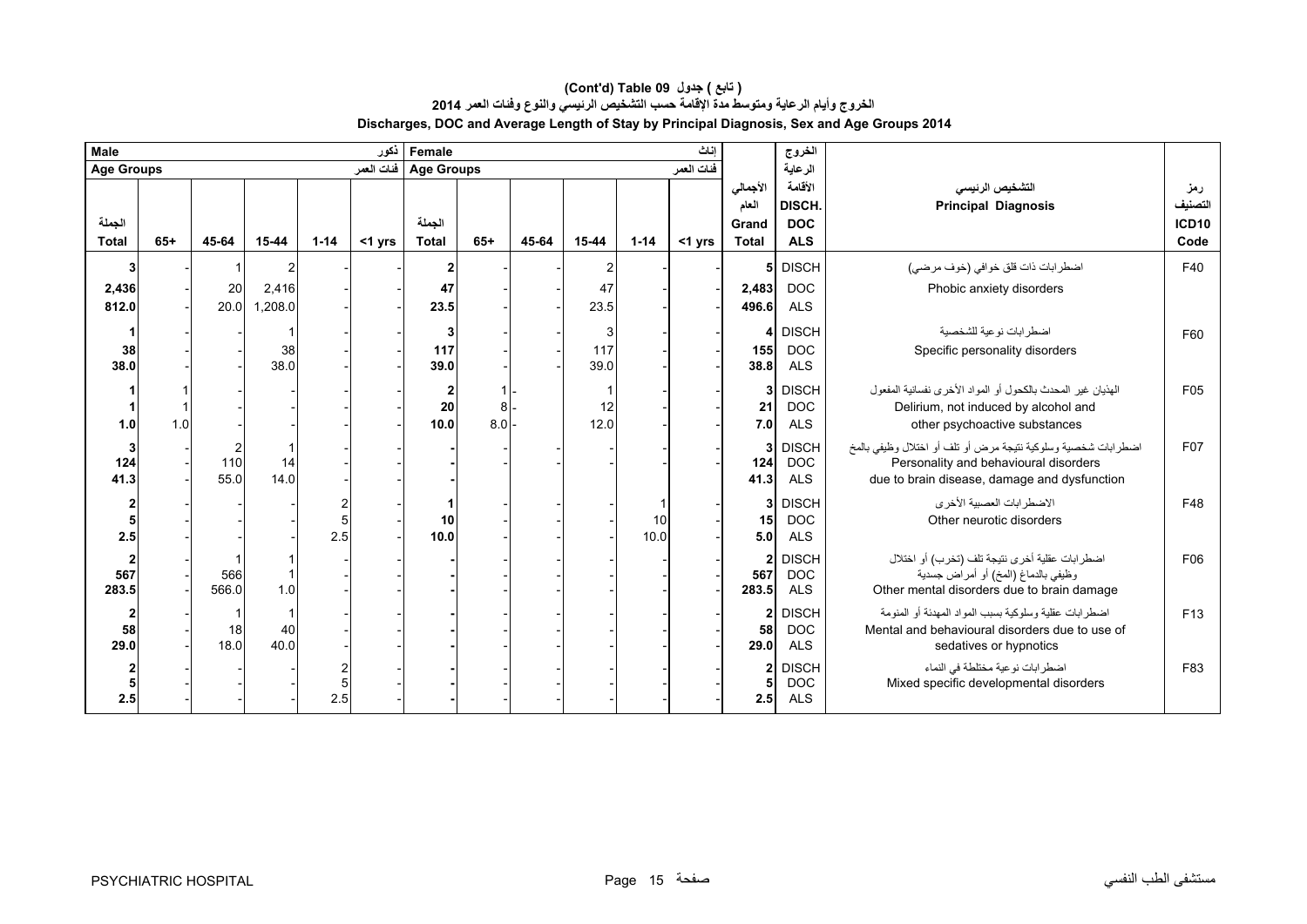| Male<br>نكور               |       |            |            |            |           |                          | Female<br>اناث |       |       |          |            |                                            |                                               |                                                                                                                                                          |                                        |
|----------------------------|-------|------------|------------|------------|-----------|--------------------------|----------------|-------|-------|----------|------------|--------------------------------------------|-----------------------------------------------|----------------------------------------------------------------------------------------------------------------------------------------------------------|----------------------------------------|
| <b>Age Groups</b>          |       |            |            |            |           | Age Groups   فَنات العمر |                |       |       |          | فنات العمر |                                            | الخروج<br>الرعاية                             |                                                                                                                                                          |                                        |
| الجملة<br><b>Total</b>     | $65+$ | 45-64      | 15-44      | $1 - 14$   | $<$ 1 yrs | الجملة<br><b>Total</b>   | $65+$          | 45-64 | 15-44 | $1 - 14$ | $<$ 1 yrs  | الأجمالي<br>العام<br>Grand<br><b>Total</b> | الأقامة<br>DISCH.<br><b>DOC</b><br><b>ALS</b> | التشخيص الرئيسى<br><b>Principal Diagnosis</b>                                                                                                            | رمز<br>التصنيف<br><b>ICD10</b><br>Code |
| $\mathbf{2}$<br>40<br>20.0 |       |            |            | 40<br>20.0 |           |                          |                |       |       |          |            | 40<br>20.0                                 | 2 DISCH<br><b>DOC</b><br><b>ALS</b>           | اضطرابات الأداء الاجتماعي ذات بداية خاصة بمرحلة الطفولة والمراهقة<br>Disorders of social functioning with onset<br>specific to childhood and adolescence | F94                                    |
|                            |       |            |            |            |           | 9.0                      | 9<br>9.0       |       |       |          |            | 9.0                                        | <b>DISCH</b><br><b>DOC</b><br><b>ALS</b>      | خرف (خبل) الز هايمر ) الخرف الكهلي<br>Dementia in Alzheimer's disease                                                                                    | F00                                    |
| 26<br>26.0                 |       | 26<br>26.0 |            |            |           |                          |                |       |       |          |            | 1<br>26<br>26.0                            | <b>DISCH</b><br><b>DOC</b><br><b>ALS</b>      | الخرف (الخبل) اختلال العقل المصاحب لأمراض أخرى<br>مصنفة في أقسام أخرى من التصنيف<br>Dementia in other diseases classified elsewhere                      | F <sub>02</sub>                        |
| 39<br>39.0                 |       | 39<br>39.0 |            |            |           |                          |                |       |       |          |            | 1<br>39<br>39.0                            | <b>DISCH</b><br><b>DOC</b><br><b>ALS</b>      | خرف دون تحديد<br>Unspecified dementia                                                                                                                    | F03                                    |
| 53<br>53.0                 |       |            | 53<br>53.0 |            |           |                          |                |       |       |          |            | 53<br>53.0                                 | <b>DISCH</b><br><b>DOC</b><br><b>ALS</b>      | اضطرابات عقلية عضوية أو أعراضية (فقط ذات أعراض) غير محددة<br>Unspecified organic or symptomatic mental disorder                                          | F09                                    |
| 21<br>21.0                 |       | 21<br>21.0 |            |            |           |                          |                |       |       |          |            | 21<br>21.0                                 | <b>DISCH</b><br><b>DOC</b><br><b>ALS</b>      | اضطر ابات عقلية وسلوكية بسبب تعاطى الكانابينويدات<br>Mental and behavioural disorders<br>due to use of cannabinoids                                      | F12                                    |
|                            |       |            |            |            |           | 5.0                      |                | 5.0   |       |          |            | 5.0                                        | <b>DISCH</b><br><b>DOC</b><br><b>ALS</b>      | اضطر ابات عقلية وسلوكية بسبب تعاطى التبغ (بسبب التدخين)<br>Mental and behavioural disorders due to use of tobacco                                        | F17                                    |
|                            |       |            |            |            |           | 1.0                      |                |       | 1.0   |          |            | 1.0                                        | <b>DISCH</b><br><b>DOC</b><br><b>ALS</b>      | اضطرابات المزاج ( العاطفية العنيدة )<br>Persistent mood (affective) disorders                                                                            | F34                                    |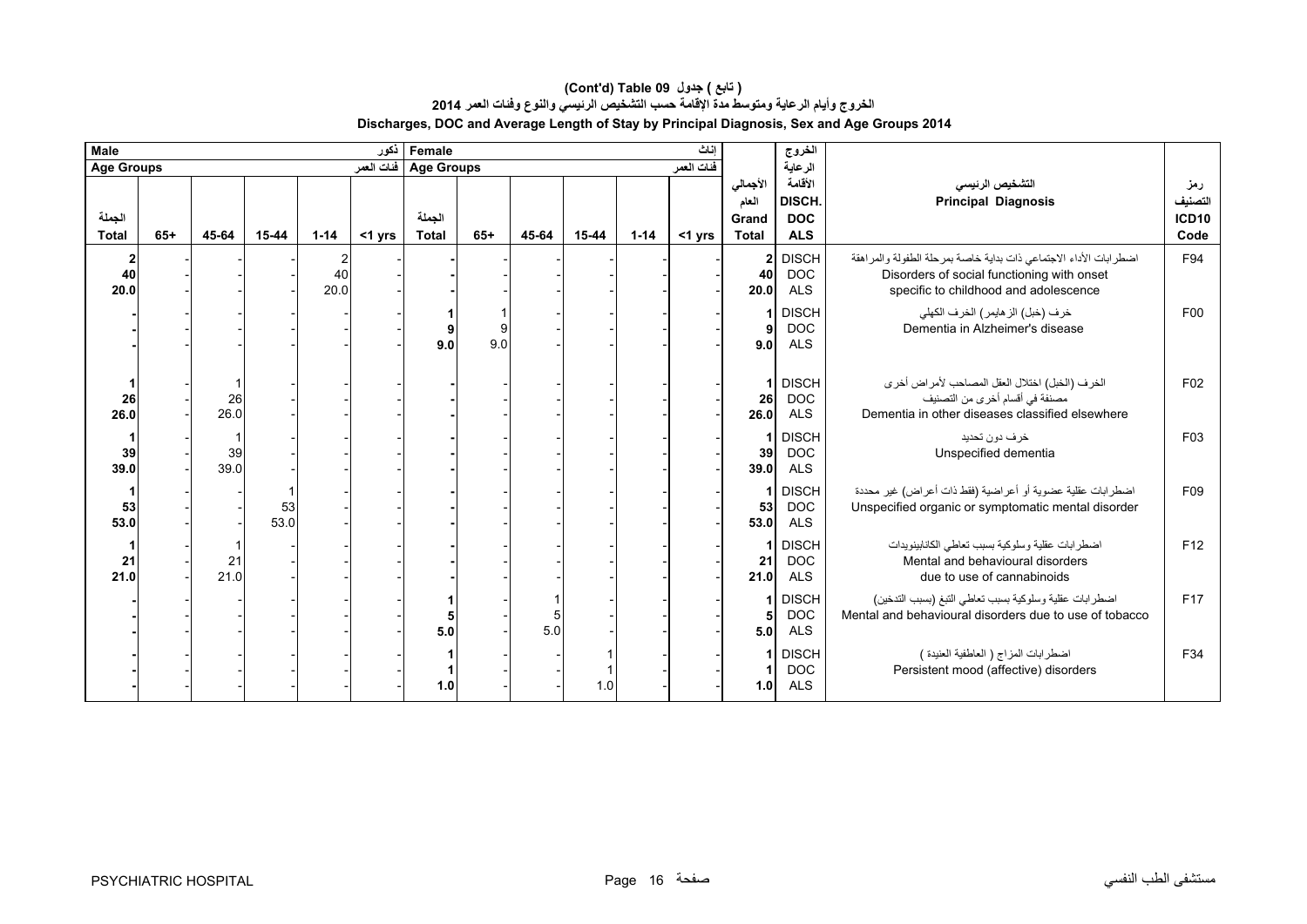| Male<br>ذكور<br>Female |                            |                       |                       |                      |           |                        |                                        |                      | إناث                  |                   | الخروج    |                                            |                                               |                                                                                                                                                                                                  |                                 |
|------------------------|----------------------------|-----------------------|-----------------------|----------------------|-----------|------------------------|----------------------------------------|----------------------|-----------------------|-------------------|-----------|--------------------------------------------|-----------------------------------------------|--------------------------------------------------------------------------------------------------------------------------------------------------------------------------------------------------|---------------------------------|
| <b>Age Groups</b>      |                            |                       |                       |                      |           |                        | فنات العمر<br>Age Groups فَنَاتَ العمر |                      |                       |                   |           |                                            |                                               |                                                                                                                                                                                                  |                                 |
| الجملة<br><b>Total</b> | $65+$                      | 45-64                 | $15 - 44$             | $1 - 14$             | $<$ 1 yrs | الجملة<br><b>Total</b> | $65+$                                  | 45-64                | 15-44                 | $1 - 14$          | $<$ 1 yrs | الأجمالي<br>العام<br>Grand<br><b>Total</b> | الأقامة<br>DISCH.<br><b>DOC</b><br><b>ALS</b> | التشخيص الرئيسى<br><b>Principal Diagnosis</b>                                                                                                                                                    | رمز<br>التصنيف<br>ICD10<br>Code |
|                        |                            |                       |                       |                      |           | -1<br>57<br>57.0       |                                        | -1<br>57<br>57.0     |                       |                   |           | 57<br>57.0                                 | <b>DISCH</b><br><b>DOC</b><br><b>ALS</b>      | الأضطر ابات القلقية الأخرى<br>Other anxiety disorders                                                                                                                                            | F41                             |
|                        |                            |                       |                       |                      |           | 1<br>2<br>2.0          |                                        |                      | $\overline{2}$<br>2.0 |                   |           | 2<br>2.0                                   | <b>DISCH</b><br><b>DOC</b><br><b>ALS</b>      | الإضطر ابات الإنفصالية أو التحويلية<br>Dissociative [conversion] disorders                                                                                                                       | F44                             |
| 51<br>51.0             |                            |                       | 51<br>51.0            |                      |           |                        |                                        |                      |                       |                   |           | 51<br>51.0                                 | <b>DISCH</b><br><b>DOC</b><br><b>ALS</b>      | اضطرابات عقلية وسلوكية مرتبطة بالنفاس، لم تصنف في مكان أخر<br>Mental and behavioural disorders associated with the<br>puerperium, not elsewhere classified                                       | F <sub>53</sub>                 |
| 17<br>17.0             |                            |                       | 17<br>17.0            |                      |           |                        |                                        |                      |                       |                   |           | 17<br>17.0                                 | <b>DISCH</b><br><b>DOC</b><br><b>ALS</b>      | متلازمة سلوكية غير محددة مرتبطة باضطرابات وظيفية (فيسيولوجية)<br>أو عو امل بدنية (جسدية)<br>Unspecified behavioural syndromes associated with<br>physiological disturbances and physical factors | F <sub>59</sub>                 |
|                        |                            |                       |                       |                      |           | 1<br>28<br>28.0        |                                        |                      | -1<br>28<br>28.0      |                   |           | -1<br>28<br>28.0                           | <b>DISCH</b><br><b>DOC</b><br><b>ALS</b>      | اضطرابات مختلطة للشخصية وغيرها من اضطرابات الشخصية<br>Mixed and other personality disorders                                                                                                      | F61                             |
| 59<br>59.0             |                            |                       | 59<br>59.0            |                      |           |                        |                                        |                      |                       |                   |           | 59<br>59.0                                 | <b>DISCH</b><br><b>DOC</b><br><b>ALS</b>      | صور أخرى من التخلف العقلي<br>Other mental retardation                                                                                                                                            | F78                             |
| 3<br>198<br>66.0       | $\mathbf{1}$<br>10<br>10.0 | 180<br>180.0          | 8<br>8.0              |                      |           | 5<br>64<br>12.8        |                                        |                      | 4<br>34<br>8.5        | 30<br>30.0        |           | 8<br>262<br>32.8                           | <b>DISCH</b><br><b>DOC</b><br><b>ALS</b>      | غير محدد<br>Undetermined                                                                                                                                                                         |                                 |
| 868<br>43,548<br>50.2  | 42<br>2,610<br>62.1        | 220<br>13,805<br>62.8 | 500<br>25,155<br>50.3 | 106<br>1,978<br>18.7 |           | 372<br>16,913<br>45.5  | 19<br>403<br>21.2                      | 103<br>8,736<br>84.8 | 215<br>6,989<br>32.5  | 35<br>785<br>22.4 |           | 60,461<br>48.8                             | 1,240 DISCH<br><b>DOC</b><br><b>ALS</b>       | الجملة<br><b>Total</b>                                                                                                                                                                           |                                 |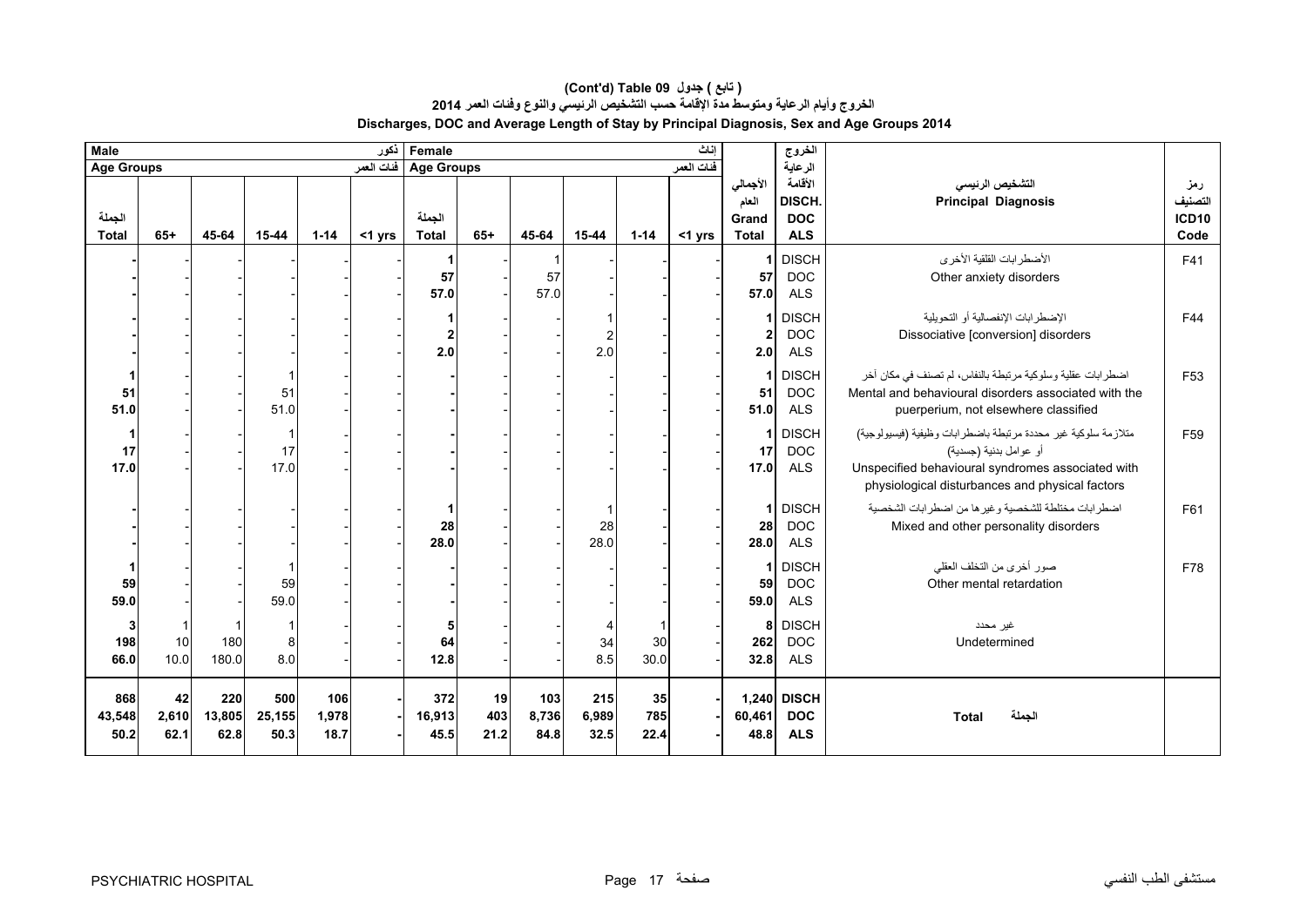#### **رسم بياني 02 Figure الخروج حسب أعلى عشرة تشخيصات رئيسية <sup>2014</sup> Discharges by The Ten Leading Diagnosis 2014**

<span id="page-16-0"></span>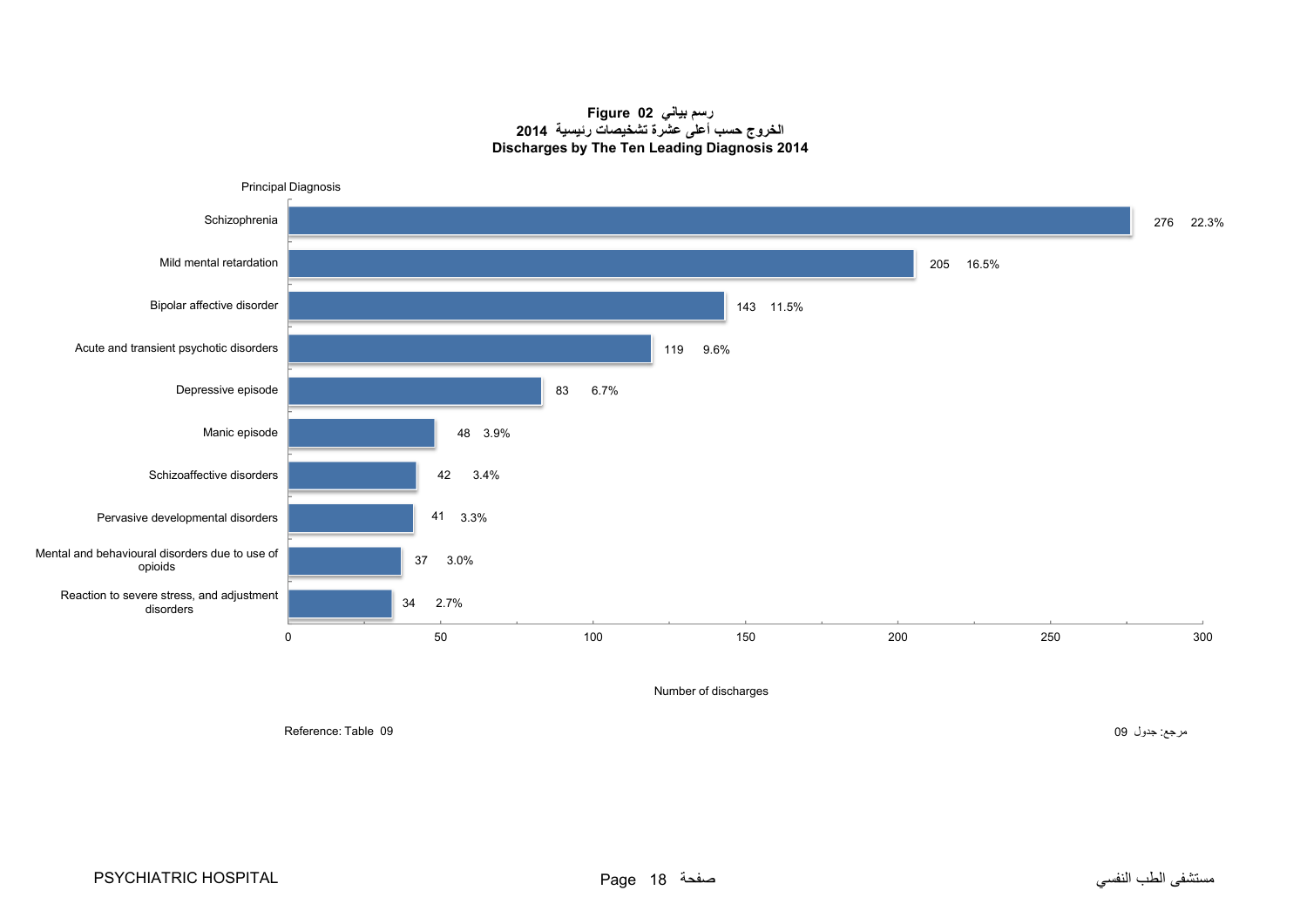<span id="page-17-0"></span>

|                            | <b>Total</b> |        | الجملة      | Non-Bahraini |                | غیر بحرینی | <b>Bahraini</b> |               | بحريني |                                         |
|----------------------------|--------------|--------|-------------|--------------|----------------|------------|-----------------|---------------|--------|-----------------------------------------|
|                            | الجملة       | أنشى   | ذكر         | الجملة       | أنشى           | ذكر        | الجملة          | أننى          | ذكر    |                                         |
| <b>Clinic</b>              | Total        | Female | <b>Male</b> | Total        | Female         | Male       | Total           | <b>Female</b> | Male   | العيادة                                 |
| Drug & Alcohol             | 9,868        | 38     | 9,830       | 153          | $\overline{2}$ | 151        | 9,715           | 36            | 9,679  | الكحول والمخدرات                        |
| Anxiety                    | 2,317        | 1,372  | 945         | 228          | 140            | 88         | 2,089           | 1,232         | 857    | القلق                                   |
| Child and Adolescent       | 3,296        | 1,165  | 2,131       | 405          | 118            | 287        | 2,891           | 1,047         | 1,844  | الأطفال والمراهقين                      |
| Community                  | 4,973        | 2,361  | 2,612       | 50           | 42             | 8          | 4,923           | 2,319         | 2,604  | العلاج بالمجتمع                         |
| Day Care                   | 2,223        | 702    | 1,521       | 74           | 53             | 21         | 2,149           | 649           | 1,500  | العناية اليومية                         |
| Diet                       | 145          | 91     | 54          | 8            | 8              |            | 137             | 83            | 54     | النظام الغذائي للمرضىي النفسيين         |
| Geriatric                  | 2,103        | 1,312  | 791         | 59           | 41             | 18         | 2,044           | 1,271         | 773    | كبار السن                               |
| Liason                     | 2,374        | 1,209  | 1,165       | 439          | 181            | 258        | 1,935           | 1,028         | 907    | الطب الوصلي                             |
| <b>Mental Retardation</b>  | 1,663        | 561    | 1,102       | 62           | 21             | 41         | 1,601           | 540           | 1,061  | التخلف العقلي                           |
| <b>General Psychiatry</b>  | 27,991       | 12,619 | 15,372      | 1,951        | 1,070          | 881        | 26,040          | 11,549        | 14,491 | الطب النفسي العام                       |
| <b>Clinical Psychology</b> | 1,104        | 237    | 867         | 82           | 22             | 60         | 1,022           | 215           | 807    | علم النفس السريري                       |
| Forensic Psychiatric       | 618          | 221    | 397         | 31           | 21             | 10         | 587             | 200           | 387    | الطب الشرعي للطب النفسي                 |
| <b>Total</b>               | 58,675       | 21,888 | 36,787      | 3,542        | 1,719          | 1,823      | 55,133          | 20,169        | 34,964 | الجملة                                  |
| Limited private practice * | 5,720        | 2,519  | 3,201       | 238          | 99             | 139        | 5,482           | 2,420         | 3,062  | الطب الخاص المحدود (العيادات المسائية)* |
| <b>Total</b>               | 64,395       | 24,407 | 39,988      | 3,780        | 1,818          | 1,962      | 60,615          | 22,589        | 38,026 | الجملة                                  |

## **جدول 10 Table زيارات العيادات الخارجية حسب العيادة والجنسية والنوع <sup>2014</sup> Out-Patient Visits by Clinic, Nationality and Sex 2014**

أخصائيين في مستشفيات وزارة الصحة . .hospitals Health of Ministry in

المصدر : مستشفى الطب النفسي . .Hospital Psychiatric :Source

\* الطب الخاص المحدود (العيادات المسائية) : عيادات خاصة مسائية يعمل بھا أطباء physicians by out carried practice private Limited\*